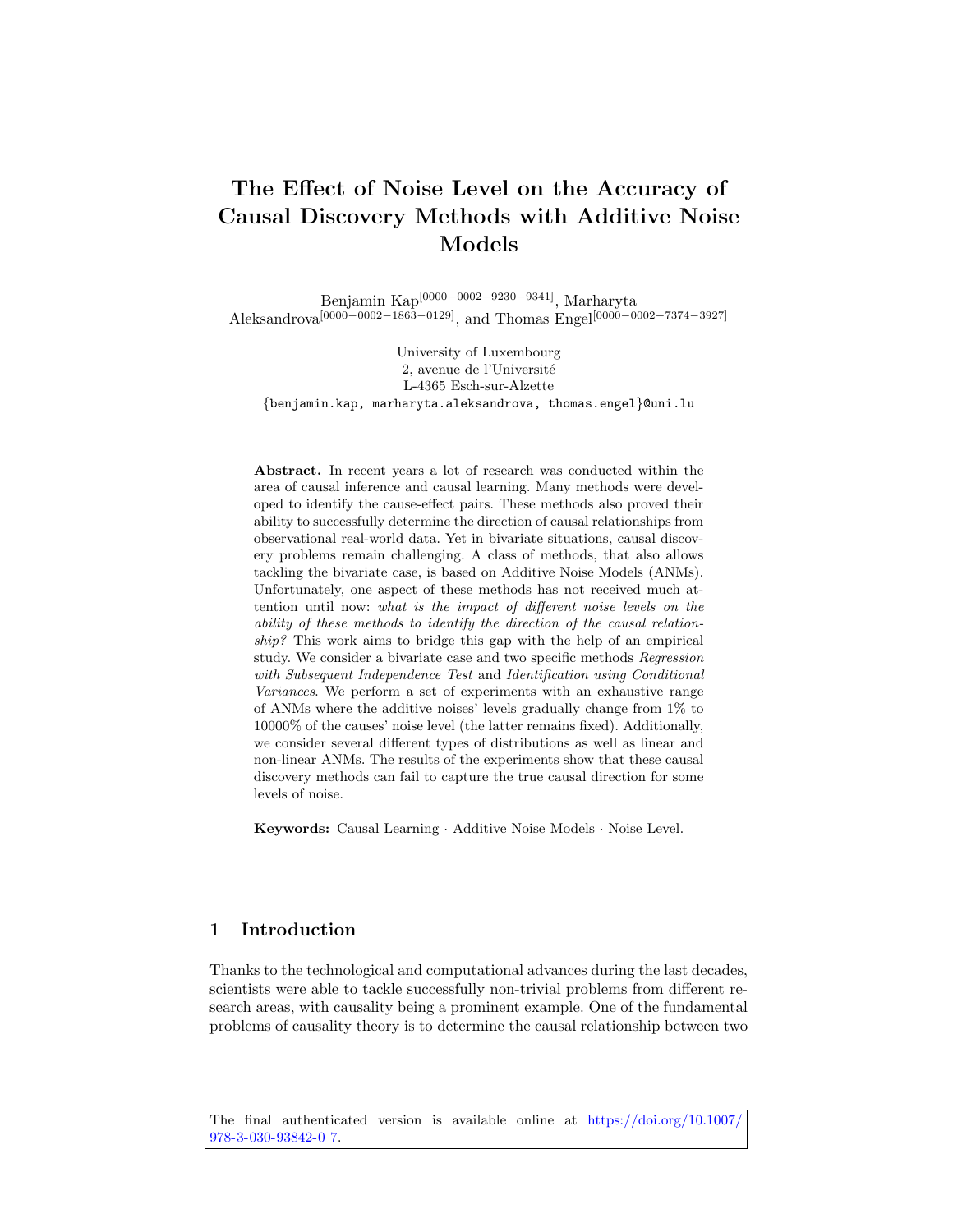or more variables. This problem is known as causal discovery, causal identification or structure learning [\[8,](#page-19-0) [27\]](#page-20-0). For example, given altitude and temperature, we want to answer the question if the temperature has an effect on altitude, or if altitude has an effect on temperature. This is of particular interest since if such a causal relationship is known then one can predict the effects on a system in case of an intervention or a perturbation.

Controlled experimentation, or  $A/B$  tests, are considered to be a golden standard for causal discovery [\[11,](#page-19-1) [34\]](#page-21-0). In such experiments, there are two identical groups with only one variation. The only variable that is varied (intervened on) is the potential cause. This procedure allows estimating the causal effect of this variable in a given system. A/B tests are widely used in practical applications. For example, testing the efficacy of medications is usually done with A/B tests, see [\[32\]](#page-20-1) for an example. In this case, the first group, also known as control group, receives no medication or a placebo, and the second group, known as intervention group, receives the real medication. The results show the true effect (if any) of the medication on human health. However, such tests are often too expensive, unethical, or even technically impossible to execute. For example, to test the effect of smoking on health with this approach, one needs two nonsmoker groups. Next, the members of one group should be forced to smoke, and the others not do so. Therefore, it is of great interest to determine causal relationships from observational data only.

There exist many methods which are able to determine causal relationships from observational data. One particular group of such methods is based on Additive Noise Models (ANMs). These methods, as the name suggests, exploit the additivity of the random hidden noise. ANMs received a lot of attention as they are well established and yielded many good results [\[12\]](#page-19-2). Despite all the research in the past years, one small but nonetheless important aspect of causal discovery with ANMs has not received much attention: how do different noise *levels* of the additive noise impact the correctness of these methods? In the real world, it can occur that noise levels change drastically from cause to effect. It can happen, for example, if the data collection process has a lot of interference like in outer space.

In this work, we aim to bridge this research gap with an empirical study. For our analysis, we selected two specific methods: Regression with Subsequent Independence Test (Resit) [\[20\]](#page-20-2) and Identification using Conditional Variances (Uncertainty Scoring) [\[17\]](#page-20-3). We chose Resit, as it is known to produce reliable results [\[15\]](#page-19-3). However, this method is not capable to identify the correct causal direction in the case both the cause and the noise are Gaussian. In fact, this case was only recently successfully tackled by the Uncertainty Scoring method. That is why we chose the latter one as well. We perform a set of experiments with an exhaustive range of ANMs where the additive noises' levels gradually change from 1% to 10000% of the causes' noise level (the latter remains fixed). We also consider several types of distributions as well as linear and non-linear data. The results of the experiments show that these causal discovery methods can fail to capture the true causal direction for some levels of noise.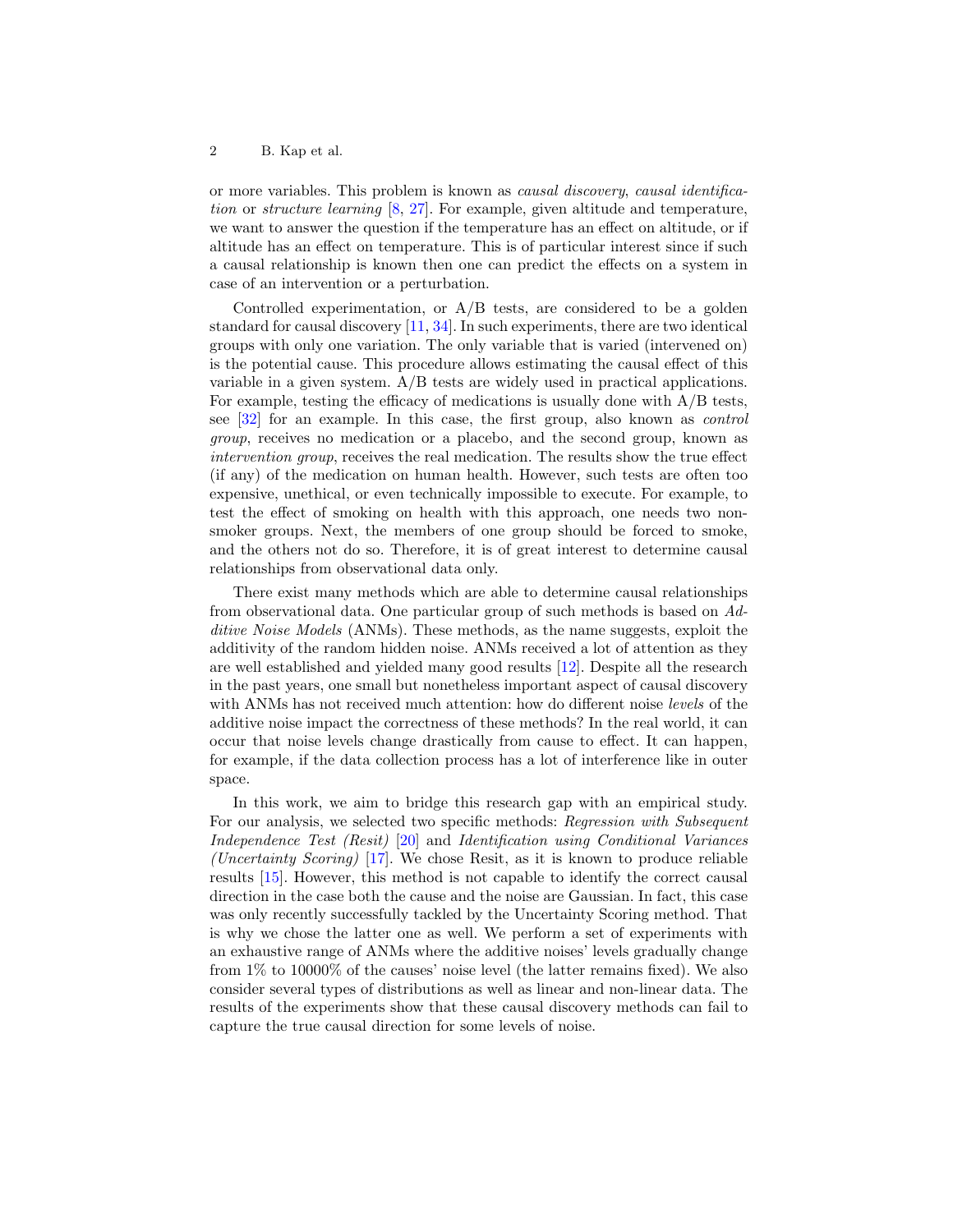This paper is organized as follows. In Section [2](#page-2-0) we introduce related work. Next, in Section [3](#page-3-0) we describe the chosen causal discovery methods. In Section [4](#page-7-0) and Section [5](#page-8-0) we discuss the experimental setup and the experimental results respectively. Lastly, in Section [6](#page-13-0) we draw conclusions and present possible future work.

# <span id="page-2-0"></span>2 Related Work

Structure learning is the procedure of determining causal relationship directions from observational data only and representing these as a (causal) graph. The basic idea emerged from [\[33\]](#page-21-1) as path analysis.

Judea Pearl presented in his work [\[8\]](#page-19-0) a comprehensive theory of causality and unified the probabilistic, manipulative, counterfactual, and structural approaches to causation. From this work we have the following key point. If there is a statistical association, e.g. two variables  $X$  and  $Y$  are dependent, then one of the following is true: 1) there is a causal relationship, either  $X$  has an effect on Y or Y has an effect on  $X: 2$ ) there is a common cause (*confounder*) that has an effect on both X and Y; 3) there is a possibly unobserved common effect of X and Y that is conditioned upon data acquisition (selection bias); or 4) there can be a combination of these. From there on, a lot of research has been conducted to develop theoretical approaches and methods for structure learning. In the rest of this section, we first introduce the common concept behind all these approaches, and then we present some major works related to additive noise models.

In general, all methods for structure learning exploit the complexity of the marginal and conditional probability distributions in some way, see  $[1-7, 9, 13, 1]$  $[1-7, 9, 13, 1]$  $[1-7, 9, 13, 1]$  $[1-7, 9, 13, 1]$  $[1-7, 9, 13, 1]$  $[1-7, 9, 13, 1]$ [14,](#page-19-8) [16,](#page-19-9) [18–](#page-20-4)[25,](#page-20-5) [27–](#page-20-0)[30,](#page-20-6) [35\]](#page-21-2). Under certain assumptions, these methods are then able to solve the task of causal discovery. Let  $C$  denote the cause and  $E$  the effect. Then their joint density can be expressed with  $p_{C,E}(c, e)$ . This joint density can be factorized into either (1)  $p_C(c) \cdot P_{E|C}(e|c)$  or (2)  $p_E(e) \cdot P_{C|E}(c|e)$ . The idea is then that (1) gives models of lower total complexity than (2) and this allows us to conclude the causal relationship direction. Intuitively, this makes sense, because the effect contains information from the cause but not vice-versa (of course, under the assumption that there are no cycles aka feedback loops). Therefore, (2) has at least as much complexity as (1). However, the definition of complexity is ambiguous. For example, one can say that " $p_C$  contains no *information about*  $P_{E|C}(e|c)$ " and then draw partial conclusions about the causal direction in a given system. This complexity question is often colloquially referred to as breaking the symmetry, that is  $p_C(c) \cdot P_{E|C}(e|c) \neq p_E(e) \cdot P_{C|E}(c|e)$ .

As it was already mentioned, causal discovery based on ANMs was widely studied in the research literature. Silva et al. introduced in [\[26\]](#page-20-7) a method for learning the structure of linear latent variable models. The main assumption in their work is that each variable is a linear function of its parents plus an additive error term of positive finite variance. Hoyer et al. generalized the linear framework of additive noise models to the nonlinear case [\[4\]](#page-19-10). Earlier works often assumed linear models for continuous variables. The authors showed that if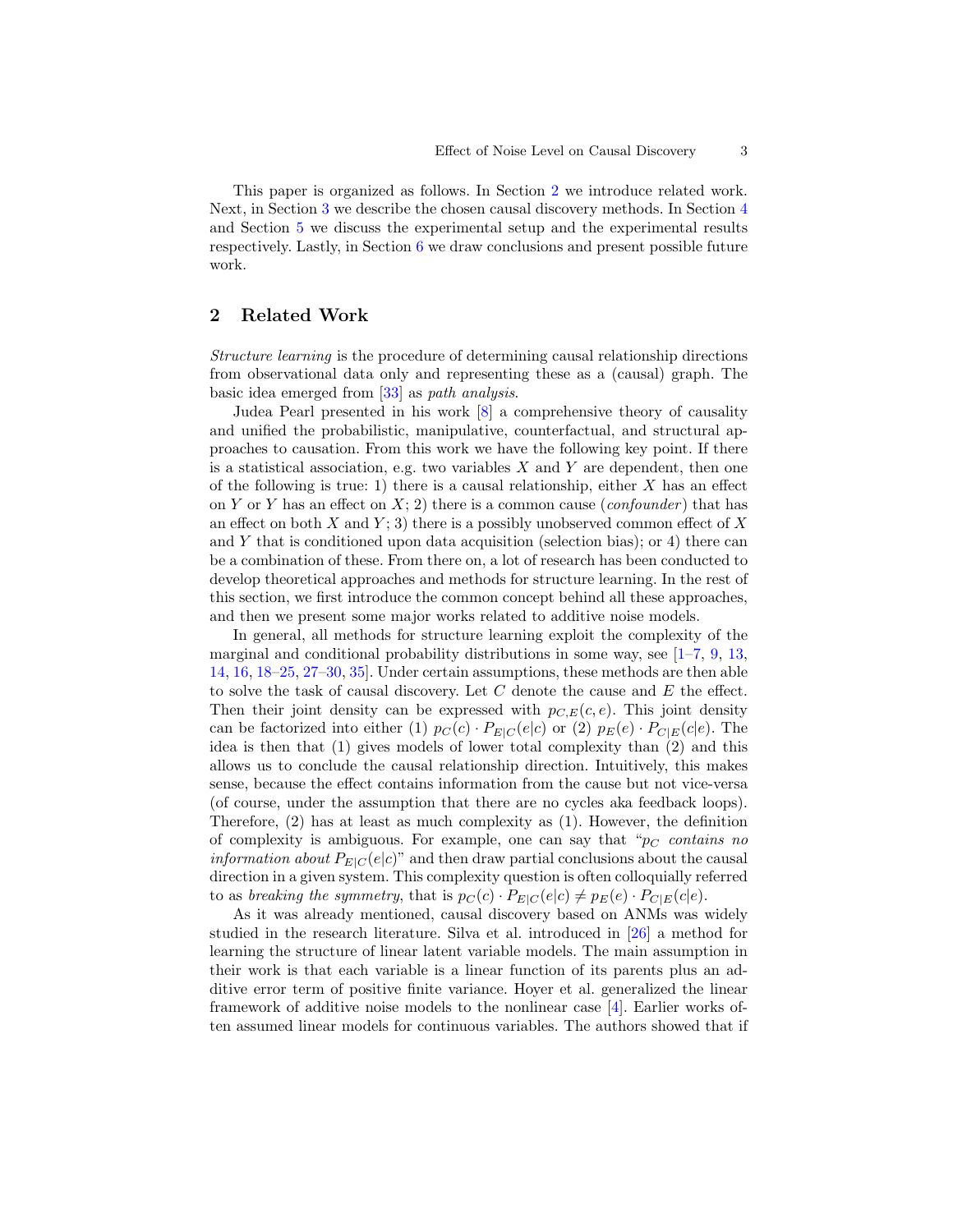data contains non-Gaussian variables, then this can help in distinguishing the causal directions and identifying the causal graph. Mooij et al. introduced  $\text{Resit}^{1}$  $\text{Resit}^{1}$  $\text{Resit}^{1}$ method in [\[13\]](#page-19-7). This method is based on the idea of minimizing the statistical dependence between the regressors and residuals<sup>[2](#page-3-2)</sup>. The authors demonstrated that if the residuals are no longer dependent on the input, then regression can successfully model the causal dependence. This method does not need to assume a particular distribution of the noise because any form of regression can be used (e.g., Linear Regression), and it is well suited for the task of causal inference in additive noise models. Next, Mooij et al. introduced a method to determine the causal relationship in cyclic additive noise models and showed that such models are generally identifiable in the bivariate, Gaussian-noise case [\[14\]](#page-19-8). Their method works for continuous data and can be seen as a special case of nonlinear independent component analysis. Later, Peters and Bühlmann proved in  $[19]$  full *identifiability*<sup>[3](#page-3-3)</sup> of linear Gaussian structural equation models if all the noise variables have the same variance. In the next work, Peters et at. proposed a method that can identify the directed acyclic graph from the distribution under mild conditions [\[20\]](#page-20-2). In contrast, previous methods assumed faithfulness and could only identify the Markov equivalence class of the graph<sup>[4](#page-3-4)</sup>. Finally, the authors of [\[1,](#page-19-4) [18\]](#page-20-4) proved that linear Gaussian models with different error variance can be also identifiable. In their method, referred to as Uncertainty Scoring<sup>[5](#page-3-5)</sup>, this is done by ordering variables according to the law of total variances and then performing independence tests between them. Park extended this result to additive noise models in [\[17\]](#page-20-3).

As we can see, many researchers contributed to the development of ANMsbased causal discovery methods and widened our understanding of their application cases. However, no previous research work analyzed how the level of noise variance relative to that of the cause variance can impact the accuracy of these methods. This question forms the basis of the current study.

# <span id="page-3-0"></span>3 Causal Discovery Methods

In this section, we introduce notations and then describe to two analyzed causal discovery methods: Regression with Subsequent Independence Test (Resit) [\[20\]](#page-20-2), see Section [3.2,](#page-4-0) and Identification using Conditional Variances (Uncertainty Scoring) [\[17\]](#page-20-3), see Section [3.3.](#page-6-0)

<span id="page-3-1"></span> $^{\rm 1}$  Resit method is described in Section [3.2.](#page-4-0)

<span id="page-3-2"></span><sup>2</sup> The residuals are defined as the difference between the actual output and the predicted output.

<span id="page-3-3"></span> $3$  Full identifiability means that not only the skeleton of the causal graph is recoverable but also the arrows are.

<span id="page-3-4"></span><sup>&</sup>lt;sup>4</sup> Markov equivalence class refers to the class of graphs in which all graphs have the same skeleton.

<span id="page-3-5"></span><sup>5</sup> Uncertainty Scoring method is described in Section [3.3.](#page-6-0)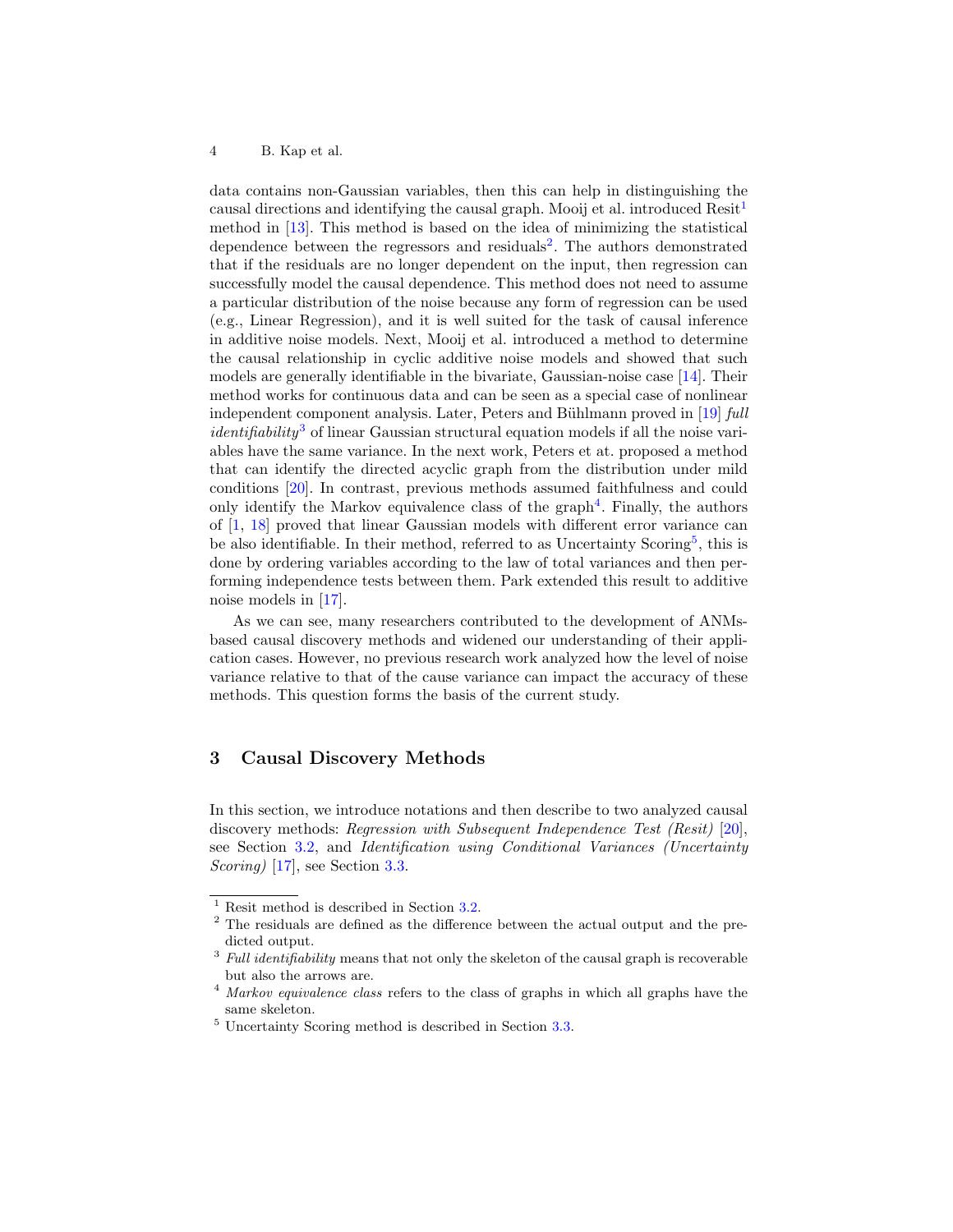#### 3.1 Notations

In the following text, we give a short definition of additive noise models for the bivariate case. For more details and multivariate cases, please refer to [\[4,](#page-19-10) [20\]](#page-20-2).

Let  $X, Y \in \mathbb{R}$  be the cause and the effect respectively. Let there also be m latent (hidden) causes  $U = (U_1, \ldots, U_m) \in \mathbb{R}^m$ . Then the causal relationship can be modeled as follows.

$$
\begin{cases}\nY = f(X, U_1, \cdots, U_m) \\
X \perp U\n\end{cases}
$$
, with  $X \sim p_X(x)$  and  $U \sim p_U(u_1, \cdots, u_m)$ ,

where  $f : \mathbb{R} \times \mathbb{R}^m \to \mathbb{R}$  is a linear or nonlinear function, and  $p_X(x)$  and  $p_U(u_1, \dots, u_m)$  are the joint densities of the observed cause X and the latent causes U. We assume that there is no confounding, no selection bias, and no feedback loops between  $X$  and  $Y$ . In this case,  $X$  and  $U$  are independent, which is denoted by  $X \perp\!\!\!\perp U$ . Since the latent causes U are unobserved, their influence can be summarized with a single noise variable  $N_y \in \mathbb{R}$ , and the model can be rewritten as follows:

$$
\begin{cases}\nY = f(X, N_y) \\
X \perp\!\!\!\perp N_y\n\end{cases}
$$
, with  $X \sim p_X(x)$  and  $N_y \sim p_{N_y}(n_y)$ .

In our experiments, we are considering both linear and nonlinear additive noise models:

$$
Y = \beta X + N_y
$$
 with  $\beta \in \mathbb{R}$ , for the linear case

and

$$
Y = \beta X^{\alpha} + N_y
$$
 with  $\beta, \alpha \in \mathbb{R}$ , for the nonlinear case.

Also, X and  $N_y$  can be drawn from one of the following three distributions: the normal distribution denoted by the calligraphic letter  $N$ , the uniform distribution denoted by the calligraphic letter  $U$ , or the Laplace distribution denoted by the calligraphic letter  $\mathcal L$ . For example, throughout this work "X is drawn from a normal distribution" is denoted by  $X \sim \mathcal{N}$  or  $X \sim \mathcal{N}(\mu_x, \sigma_x)$  with  $\mu_x$  standing for the mean and  $\sigma_x$  for the standard deviation.

#### <span id="page-4-0"></span>3.2 Regression with Subsequent Independence Test (Resit)

We implement Resit following Algorithm [1](#page-5-0) from [\[15\]](#page-19-3). This algorithm requires the following inputs: X and Y, a regression method, and a score estimator  $\hat{C}$ :  $\mathbb{R}^N \times \mathbb{R}^N \to \mathbb{R}$ ; it outputs dir (casual relationship **dir**ection). The idea is to regress Y on X, predict  $\hat{Y}$ , and then calculate residuals  $Y_{res} = \hat{Y} - Y$ .  $Y_{res}$ and X are then used to calculate  $C_{X\to Y}$ , a score for the assumed case  $X \to Y$ . Similarly, to test the other causal direction  $(Y \rightarrow X)$ , we regress X on Y, calculate residuals  $X_{res} = \hat{X} - X$  and estimate  $\hat{C}_{Y \to X}$ . In our experiments, the generated data always follows  $X \to Y$ . This verifies the **assumption** that only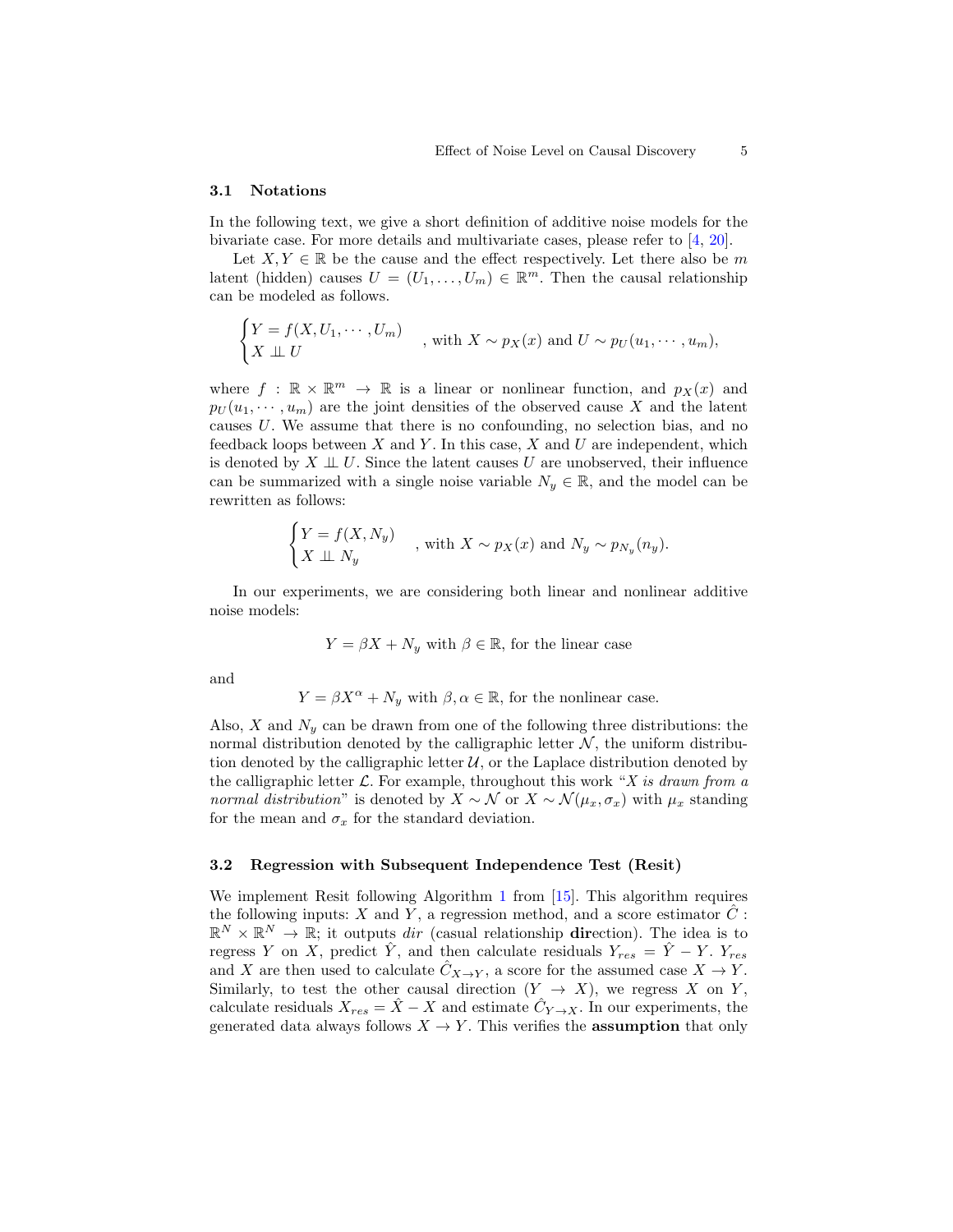<span id="page-5-0"></span>**Algorithm 1** General procedure to decide whether  $p(x, y)$  satisfies Additive Noise Model  $X \to Y$  or  $Y \to X$ .

Input: - I.i.d. sample data X and Y - Regression method - Score estimator  $\hat{C} : \mathbb{R}^N \times \mathbb{R}^N \to \mathbb{R}$ Output: - dir 1:  $req_1 \leftarrow \text{Regress } Y \text{ on } X$ 2:  $reg_2 \leftarrow \text{Regress } X \text{ on } Y$ 3:  $Y_{res} \leftarrow reg_1.predict(X) - Y$ 4:  $X_{res} \leftarrow reg_2.predict(Y) - X$ 5:  $\hat{C}_{X\to Y} \leftarrow \hat{C}(X, Y_{res})$ 6:  $\ddot{C}_{Y\rightarrow X} \leftarrow \ddot{C}(Y, X_{res})$  $\sqrt{ }$ 

<span id="page-5-1"></span>
$$
\text{return } \text{dir} = \begin{cases} X \to Y & \text{if } \hat{C}_{X \to Y} < \hat{C}_{Y \to X}, \\ Y \to X & \text{if } \hat{C}_{X \to Y} > \hat{C}_{Y \to X}, \\ ? & \text{if } \hat{C}_{X \to Y} = \hat{C}_{Y \to X}. \end{cases} \tag{1}
$$

one direction in our data is correct (and not both). Under this assumption, we can compare both scores directly to decide on the cause-effect direction, and we do not need to determine the value of  $\alpha$  for the independence tests, see Eq. [\(1\)](#page-5-1). Additionally, we can also use entropy estimators to estimate the score  $\hat{C}$ .

In Algorithm [1,](#page-5-0) it is possible to split the data into training and test parts. In this case, the training data is used to fit the regression model and the test data is used to calculate the value of  $\hat{C}$ . This procedure is referred to as *decoupled* estimation [\[12\]](#page-19-2). The advantage of splitting the data lies in the reduction of the computational time for calculating independence estimates  $C$ . However, in this work, we use *coupled estimation*. This means that the entire data-set is used for both the regression and the independence estimation steps. The latter approach tends to produce more accurate results for independence estimation.

In our work, we use Linear Regression as a regression algorithm. If an appropriate transformation of coordinates is applied, Linear regression can be used in the non-linear cases as well. In our experiments, we used six different independence tests and six different entropy measures for calculating  $\hat{C}$ . In general, for the independence tests we have:

$$
\hat{C}(X_{Test}, Y_{res}) = I(X_{Test}, Y_{res}),
$$

with  $I(\cdot, \cdot)$  being any independence test. In the case of entropy estimators we have:

$$
\hat{C}(X_{Test}, Y_{res}) = H(X_{Test}) + H(Y_{res}),
$$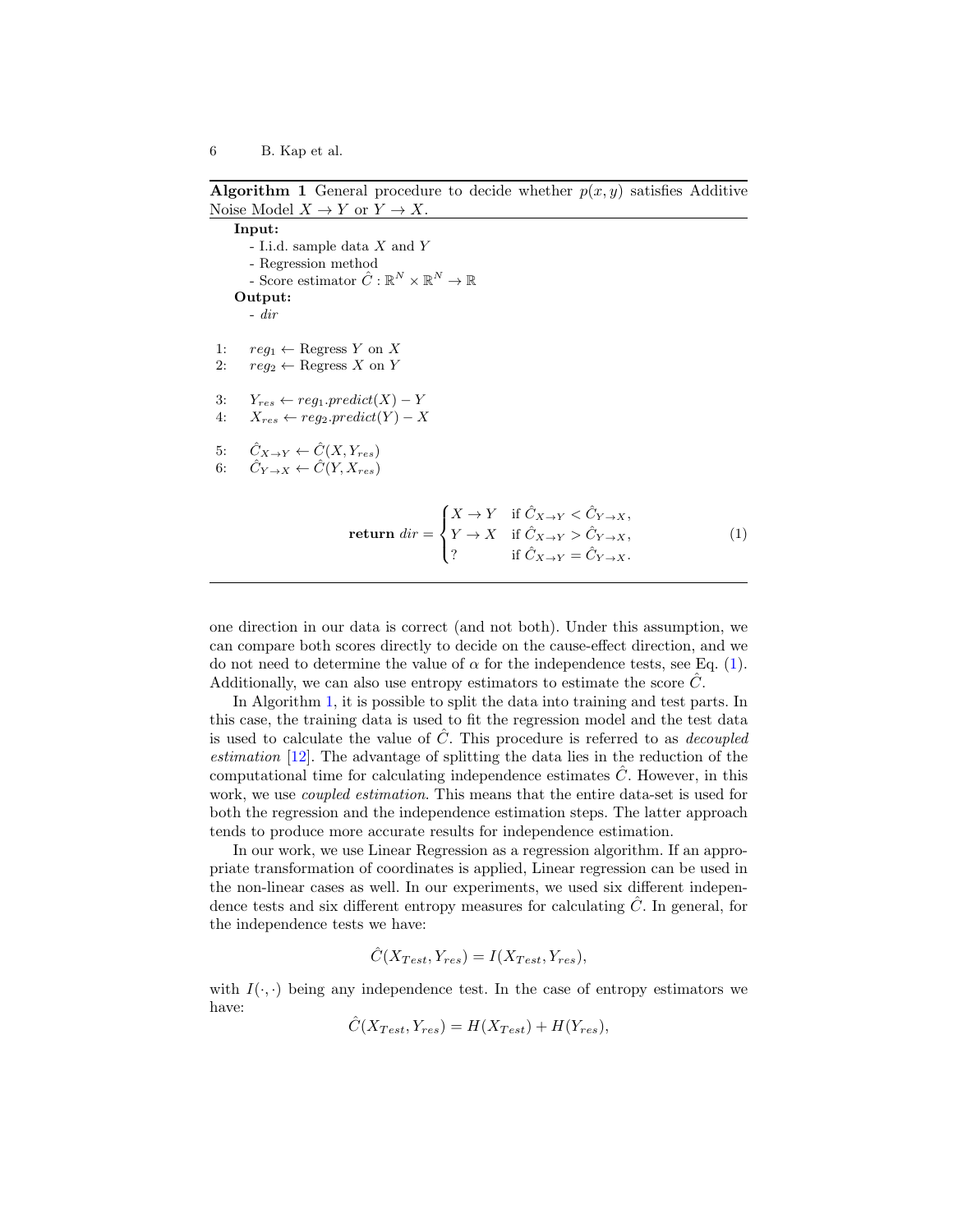with  $H(\cdot)$  being any entropy measure. The entropy-based estimator score is derived from Lemma 1 in [\[12\]](#page-19-2).

The following estimators were used in this work. The implementation of estimators with numbers 2 - 12 was taken from the information theoretical estimators toolbox [\[31\]](#page-20-9). Here we briefly introduce every estimator. Mathematical formulas for each of them can be found in the [Appendix.](#page-17-0)

- 1.  $HSIC$ : Hilbert-Schmidt Independence Criterion with RBF Kernel  $6$ .
- 2. HSIC\_IC: Hilbert-Schmidt Independence Criterion using incomplete Cholesky decomposition<sup>[7](#page-6-2)</sup>.
- 3. HSIC\_IC2: Same as HSIC\_IC but with lower precision.
- 4. DISTCOV: Distance covariance estimator using pairwise distances.
- 5. DISTCORR: Distance correlation estimator using pairwise distances. It is simply the standardized version of the distance covariance.
- 6. HOEFFDING: Hoeffding's Phi.
- 7. SH\_KNN: Shannon differential entropy estimator using kNNs (k-nearest neighbors) where  $k = 3$ .
- 8. SH\_KNN\_2: Same as SH\_KNN but with different search method.
- 9. SH\_KNN\_3: Same as SH\_KNN but with  $k = 5$ .
- 10. SH\_MAXENT1: Maximum entropy distribution-based Shannon entropy estimator.
- 11. SH\_MAXENT2: Same as SH\_MAXENT1 with minor changes.
- 12. SH\_SPACING\_V: Shannon entropy estimator using Vasicek's spacing method.

## <span id="page-6-0"></span>3.3 Identification using Conditional Variances (Uncertainty Scoring)

The Uncertainty Scoring method is composed of Algorithm [2](#page-7-1) and Algorithm [3](#page-7-2) from [\[17\]](#page-20-3). It consists of two parts: 1) ordering and 2) conditional independence testing.

For the first step, ordering, we used backward step-wise selection (Algorithm [2\)](#page-7-1), as it is more convenient for implementation. The algorithm starts with a set S which contains all variables represented as nodes in a causal graph. Next, we iterate over  $S$ , and for each node, we calculate its conditional variance given all other remaining nodes. Then, we select the node with the highest conditional variance, append it to the ordering  $\pi$ , and also remove it from the set S. With the updated set  $S$ , we repeat this process until  $S$  is empty. Lastly, the *reverse* of the ordering  $\pi$  is returned. The first node to be appended to the ordering is the last one in the ordering, which is reflected in the name "backward step-wise selection".

In the second step, we perform uncertainty scoring using Algorithm [3.](#page-7-2) This algorithm iterates over the ordering  $\pi$ . For every node j, it performs conditional

<span id="page-6-1"></span><sup>6</sup> Source: <https://github.com/amber0309/HSIC>

<span id="page-6-2"></span><sup>7</sup> Low rank decomposition of Gram matrices, which permits an accurate approximation to HSIC as long as the kernel has a fast decaying spectrum.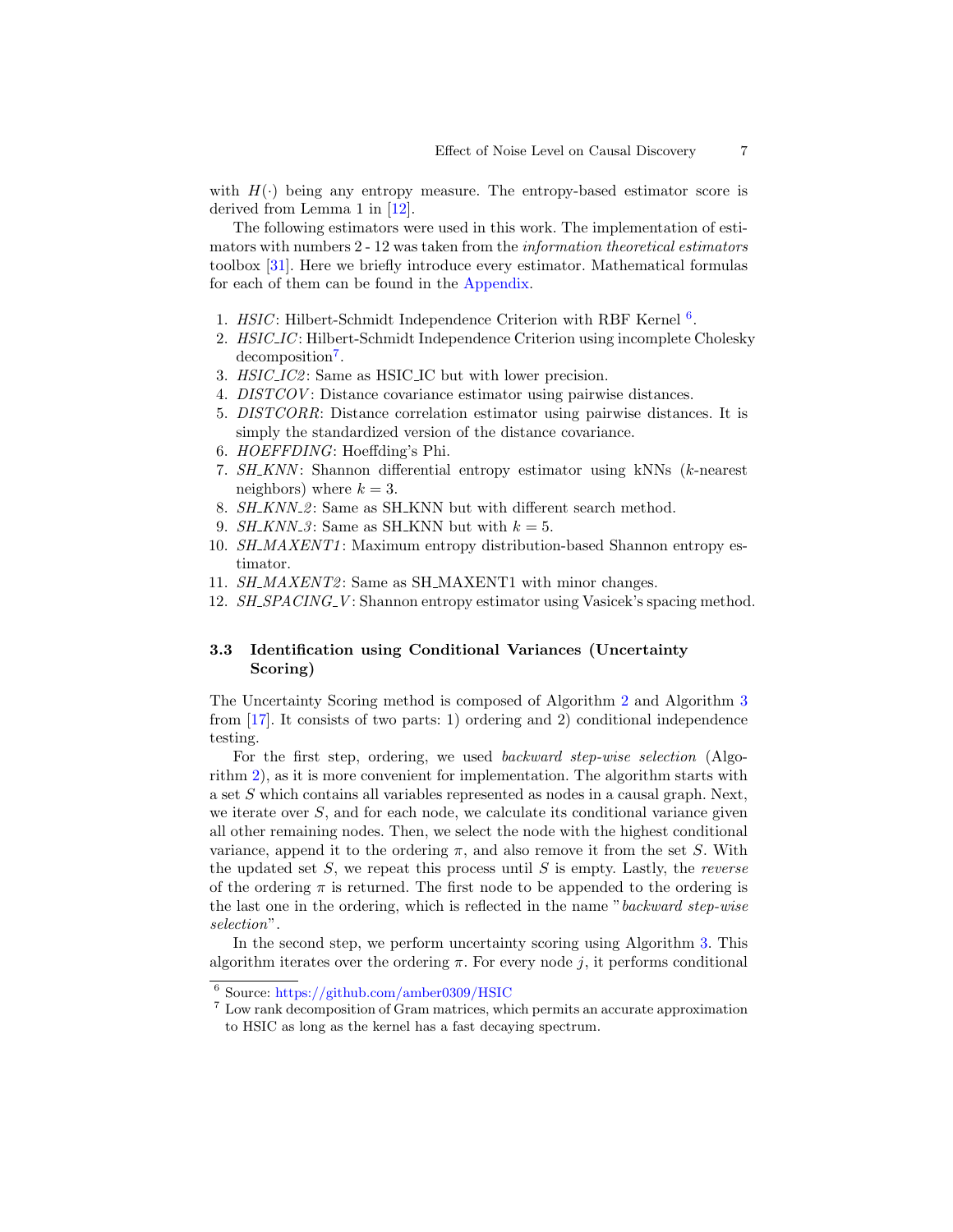<span id="page-7-1"></span>Algorithm 2 Backward step-wise selection

**Input:** All variables from an ANM:  $X = (x_1, x_2, \ldots, x_n)$ **Output:** Estimated ordering  $\pi = (\pi_1, \pi_2, \dots, \pi_n)$ 1: Set  $S = \{1, 2, \ldots, n\}$ 2: List  $\pi = [$ 3: for  $m = 1 \ldots n$  do 4: for  $j \in S$  do 5: Estimate the conditional variance  $x_j$  given  $\{x_1, \ldots, x_n\} \backslash x_j, \sigma_{j|S\backslash j}^2$ 6: end 7: Append  $\pi_m = argmax_j \sigma_{j|S\setminus j}^2$  to  $\pi$ 8: Update  $S = S \setminus \pi_m$ 9: end 10: return Reversed list $\pi$ 

independence tests conditioning on every other node  $l$  appearing before the node j in the ordering  $\pi$ . If a node l is dependent on j, then it is added to the set of parents of j, denoted as  $Pa(j)$ . In this algorithm, the first node in the ordering never has parents, so the procedure starts with the second node. Fisher's ztransform of the partial correlation, is used for the conditional independence testing.

### <span id="page-7-2"></span>Algorithm 3 Uncertainty Scoring

**Input:** All variables from an ANM:  $X = (x_1, x_2, \ldots, x_n)$ Output: Dictionary with estimated parents for all variables:  $G = \{Pa(x_1) :$  $[...], Pa(x_2) : [...], ..., Pa(x_n) : [...]$ 1: Get ordering from backward step-wise selection:  $\pi = (\pi_1, \pi_2, \ldots, \pi_n)$ 2:  $G = \{\}$ 3: for  $m = 2 \ldots n$  do 4:  $Pa(\pi_m) = [$ 5: for  $j = 1 ... m - 1$  do 6: Conditional independence test between  $\pi_m$  and  $\pi_j$  given  $\{\pi_1, \ldots, \pi_{m-1}\}\$ 7: If dependent, include  $\pi_j$  into  $Pa(\pi_m)$ 8: end 9: Insert  $Pa(\pi_m)$  into G 10: end 11: return G

# <span id="page-7-0"></span>4 Experimental setup

**Generation of synthetic data.** For all empirical tests, we assume  $X$  to be a cause of Y, that is  $X \to Y$ . In the sense of additive noise models, we use the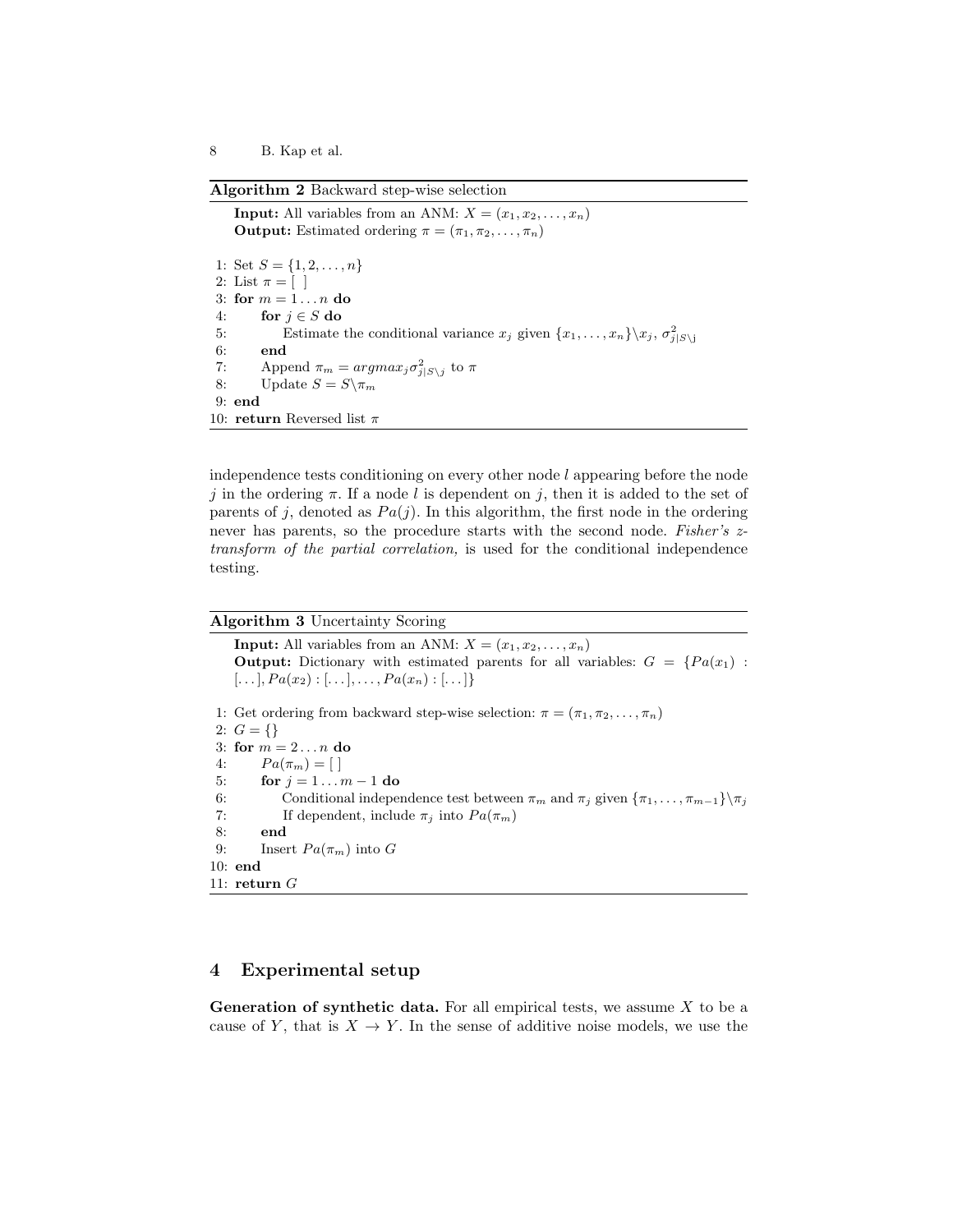following equations:  $Y = X + N_y$  for the linear case, and  $Y = X^3 + N_y$  for the non-linear case, where

$$
X \sim \begin{cases} \mathcal{N}(0,1) & \text{or} \\ \mathcal{U}(-1,1) & \text{or} \\ \mathcal{L}(0,1) & \end{cases} \quad \text{and} \quad N_y \sim \begin{cases} \mathcal{N}(0,1\cdot i) & \text{or} \\ \mathcal{U}(-1\cdot i,1\cdot i) & \text{or} \\ \mathcal{L}(0,1\cdot i) & \end{cases}
$$

with i being a scaling factor for the noise level in  $N_y$ . The goal is to analyze how different standard deviations (boundaries for the uniform case) in the noise term  $N_y$  relative to the standard deviations (or boundaries for the uniform case) in the X term impact the ANM methods.

To cover various dependencies between the distributions of X and  $N_y$ , we generate 199 different i factors:

$$
i \in \{0.01, 0.02, \dots, 1.00\} \cup \{1, 2, \dots, 100\}.
$$

For each i, every linear and non-linear combination with different distributions is tested. Totally, we have 18 combinations corresponding to the general structures  $Y = X + N_y$  and  $Y = X^3 + N_y$ , where X and  $N_y$  are drawn from the three different distributions,  $\mathcal{N}, \mathcal{U}$  or  $\mathcal{L}.$ 

$$
Y = X \sim \mathcal{N} + N_y \sim \mathcal{N},
$$
  
\n
$$
Y = X \sim \mathcal{N} + N_y \sim \mathcal{U},
$$
  
\n
$$
Y = X \sim \mathcal{N} + N_y \sim \mathcal{L},
$$
  
\n
$$
\vdots
$$
  
\n
$$
Y = X \sim \mathcal{L}^3 + N_y \sim \mathcal{L}.
$$

Note that  $\mathcal{L}^3$  here signifies the non-linear case  $Y = X^3 + N_y$ .

Evaluation. For each of the 18 combinations, we perform 100 tests. In every test, we generate 1000 new samples for X and  $N_y$  and attempt to identify the direction of the causal relationship<sup>[8](#page-8-1)</sup> using one of the two algorithms presented in Section [3.](#page-3-0) Lastly, we simply calculate the fraction of successful tests and define this ratio as our accuracy measure.

### <span id="page-8-0"></span>5 Experimental Results

Since we used a large range for the values of  $i$ -factor, several different combinations of distributions, linear and non-linear data, we have too many results to show them all in detail in this paper. Therefore, we discuss several representative cases and provide a summary of all results. The latter shows for which values of i-factor the models are consistently identifiable. For the detailed analysis, we refer to the document [\[10\]](#page-19-11). Alternatively, all the results and source codes can be accessed from the relative repository<sup>[9](#page-8-2)</sup>.

<span id="page-8-1"></span><sup>&</sup>lt;sup>8</sup> The true direction of the causal relationship is known as we generate synthetic data.

<span id="page-8-2"></span><sup>9</sup> <https://gitlab.com/Shinkaiika/noise-level-causal-identification-additive-noise-models>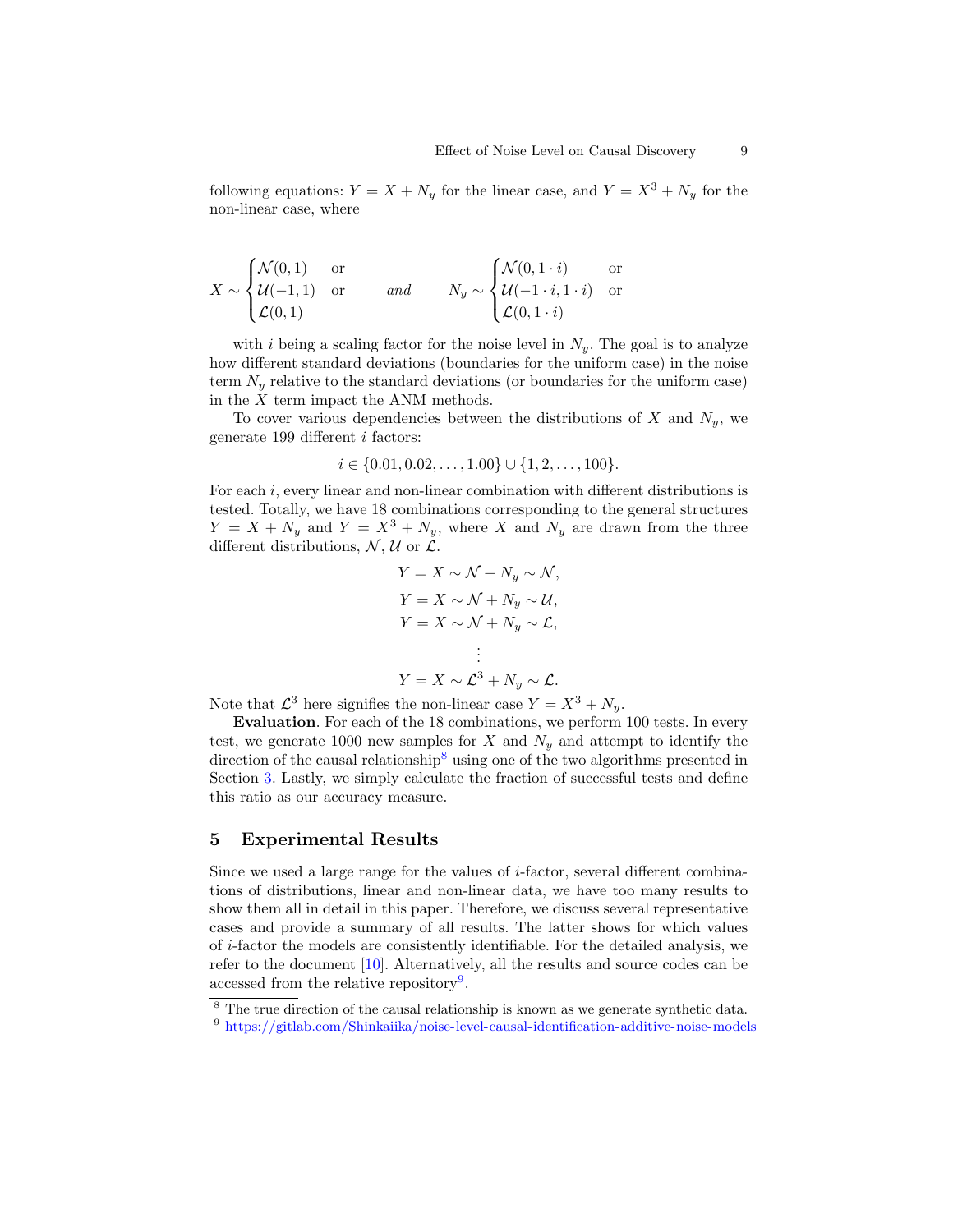#### 5.1 Resit

We start with the analysis of Resit method. In this set of experiments, we are interested in which ranges of i-factor allow causal identifiability and how it is related to the functional model and the chosen independence estimator. Fig. [1](#page-10-0) shows the detailed results for the following 4 linear combinations and their nonlinear counterparts:  $Y = \mathcal{N} + \mathcal{U}$ ,  $Y = \mathcal{U} + \mathcal{N}$ ,  $Y = \mathcal{U} + \mathcal{L}$ , and  $Y = \mathcal{L} + \mathcal{L}$ . The y-axis shows the accuracy of causal discovery  $(\frac{\text{\#successful tests}}{100})$ , and the x-axis corresponds to i-factor. Different colors encode 12 estimators used in this work. The value of accuracy close to 0.5 means that Resit outputs the correct causal direction in only 50% of the tests thus indicating unidentifiability. The values close to 1 signify very good/consistent identifiability. In the following text, we analyze the results for individual models.

Fig. [1a](#page-10-0) shows the linear model  $Y = \mathcal{N} + \mathcal{U}$ . We can see, that all estimators reach an accuracy close to 100% inside the interval  $i \in [0.8; 5]$ . However, for smaller or larger i-factors the accuracy of all estimators start to drop until they reach unidentifiability ( $\sim$  0.5). Not all estimators perform the same. For example, HISC with Incomplete Cholesky decomposition performs worse for decreasing i-factors compared to all other estimators. SH SPACING V performs the best among all estimators for this linear model. Fig. [1b](#page-10-0) shows the non-linear model  $Y = \mathcal{N}^3 + \mathcal{U}$ . The non-linear version shows much better results. With  $i \in [0.2, 100]$ , we have accuracy close to 100% for all estimators. Only a few estimators drop towards unidentifiability for  $i < 0.2$ .

Fig. [1c](#page-10-0) shows the linear model  $Y = U + \mathcal{N}$ . For  $i \in [0.1, 1]$  this model is identifiable. However, for larger values of  $i$ -factor, the accuracy of many estimators drop quickly. In this range, SH SPACING V remains above 90%, most other estimators drop between 60% and 80% but HSIC IC and HSIC IC2 drop to 50% accuracy demonstrating complete unidentifiability. Fig. [1d](#page-10-0) shows the results for the non-linear version of this model. For  $i \leq 1$ , all estimators remain above 90% accuracy, with the exceptions now being HSIC IC and HSIC IC2. For *i*-factors larger than 1, estimators behave differently. SH\_KNN, SH\_KNN\_2, SH KNN 3, DISTCOV, DISCORR and HOEFFDING remain above 90% accuracy up to  $i = 100$ . SH\_MAXENT1 remains between 80% and 90%, HSIC and SH MAXENT2 between 60% and 80%, and HSIC IC and HSIC IC2 become unidentifiable.

Fig. [1e](#page-10-0) shows the linear case  $Y = U + \mathcal{L}$  and Fig. [1f](#page-10-0) shows the non-linear case  $Y = U^3 + \mathcal{L}$ . The demonstrated results are quite similar to the two cases discussed above. This indicates that models with the same type of distribution for  $X$  behave similarly.

Fig. [1g](#page-10-0) shows the linear case  $Y = \mathcal{L} + \mathcal{L}$ . For  $i \in [0.1; 10]$  most estimators are above 90%, except SH KNN, SH KNN 2 and SH KNN 3 which are above 90% for  $i \in [0.4, 2]$ . For larger values of *i*-factor, all estimators drop quickly to unidentifiability. Finally, Fig. [1h](#page-10-0) shows the non-linear case  $Y = \mathcal{L}^3 + \mathcal{L}$ . Similarly to the model  $Y = \mathcal{N}^3 + \mathcal{U}$  presented in Fig. [1b,](#page-10-0) this model demonstrates that nonlinearity generally helps in identifying causal relationships. For  $i \in [0.15; 100]$  all estimators are above 90% accuracy, often reaching 100%.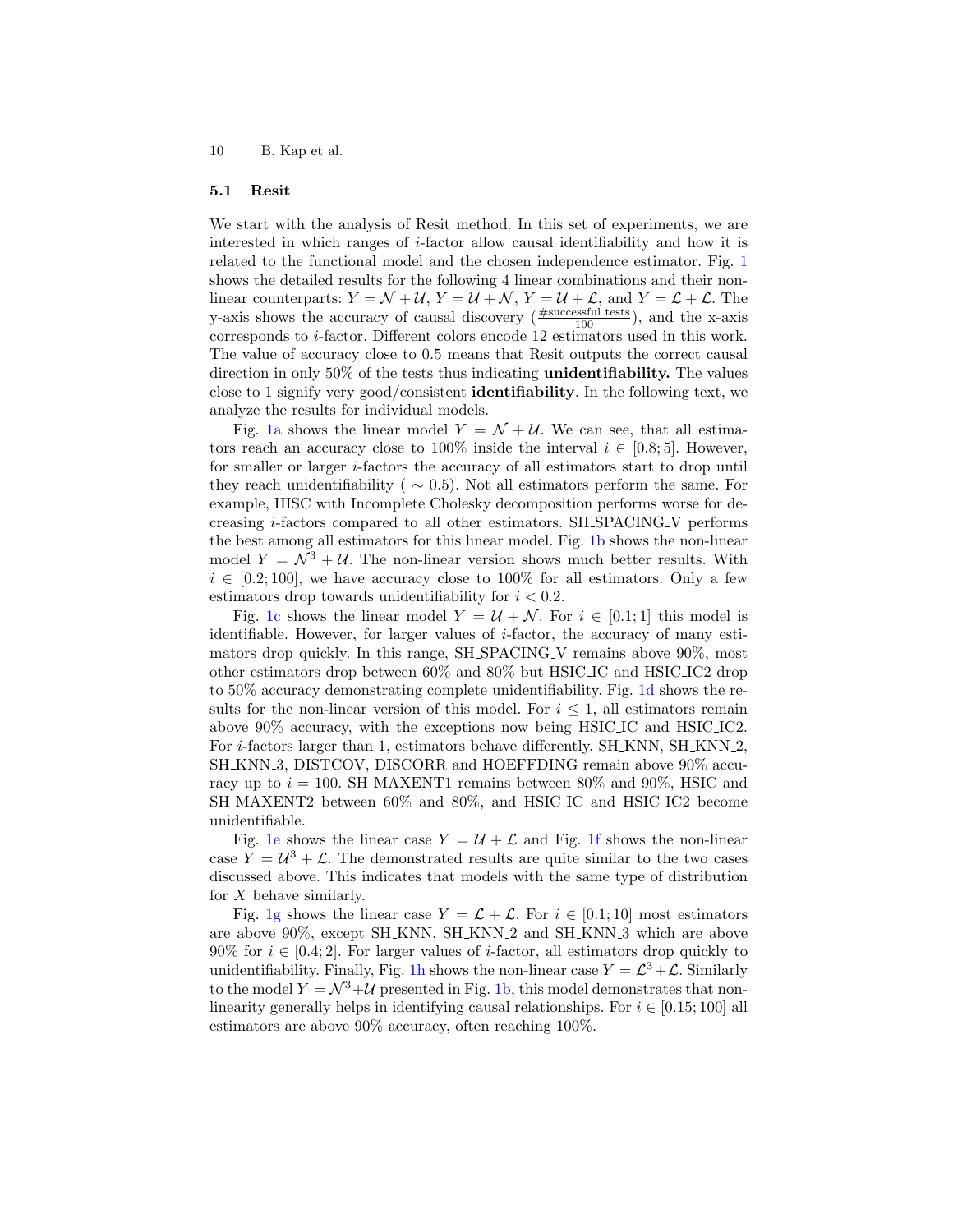<span id="page-10-0"></span>

Fig. 1: Several selected detailed results for Resit.  $x$ -axis shows the values of  $i$ factor and y-axis shows the accuracy of causal identification.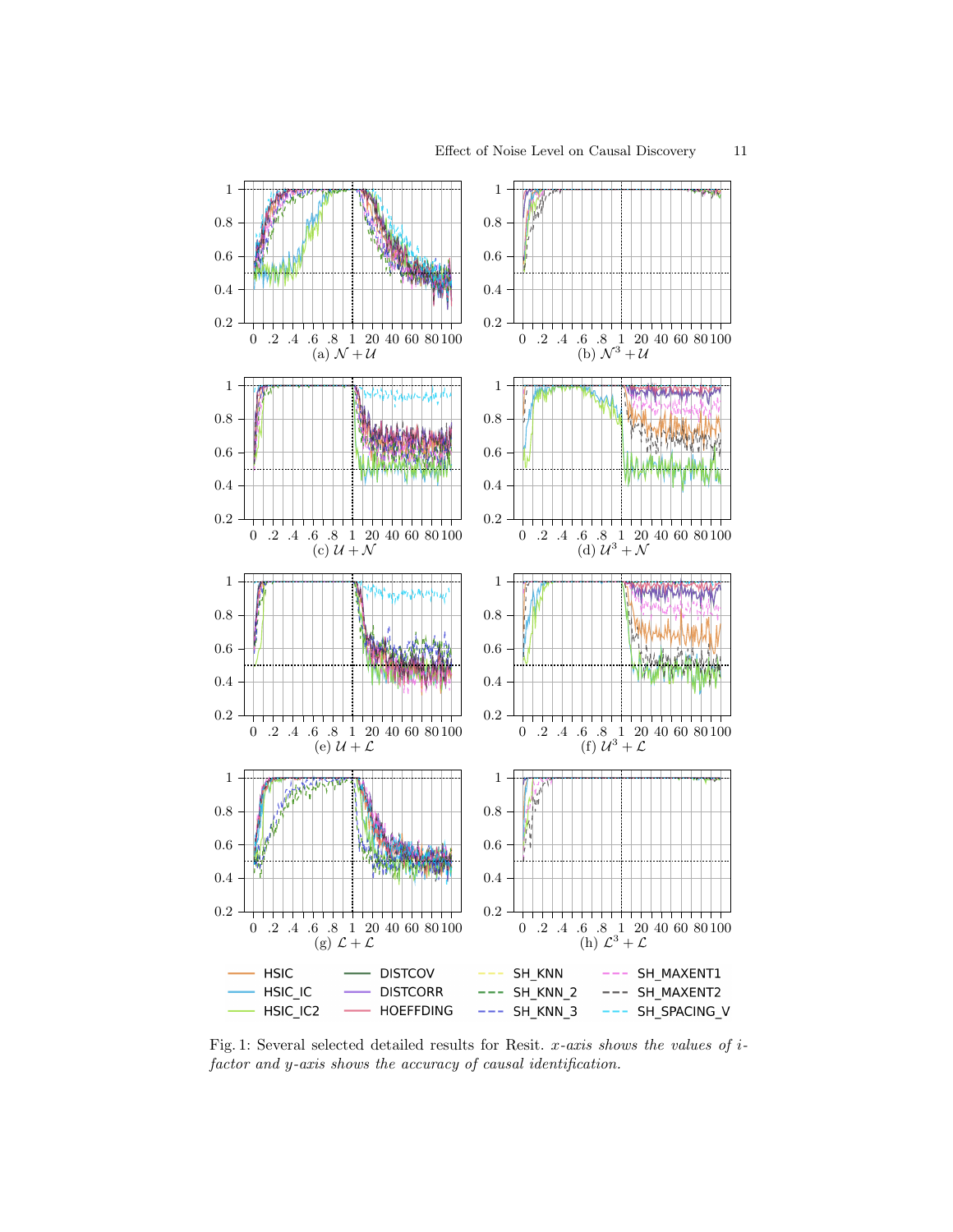<span id="page-11-0"></span>Table 1: Summary for Resit with linear models. The numbers reflect the ranges of i-factor that allow identifiability with accuracy around or above 90%.

| Equation            | $\mathcal{N}+\mathcal{N}$ | $+U$<br>$\mathcal N$ | $\mathcal{N}+\mathcal{L}$ | $U+N$                    | $U+U$                  | $U + L$                                                                            | $\mathcal{L} + \mathcal{N}$ | $\mathcal{L} + \mathcal{U}$               | $\mathcal{L}+\mathcal{L}$ |
|---------------------|---------------------------|----------------------|---------------------------|--------------------------|------------------------|------------------------------------------------------------------------------------|-----------------------------|-------------------------------------------|---------------------------|
| <b>HSIC</b>         |                           | $0.17 - 18$          | $0.13 - 8$                | $0.05 - 6$               | $0.06 - 16$            | $0.04 - 7$                                                                         |                             | $0.1 - 7$ $0.12 - 23$ $0.1 - 13$          |                           |
| <b>HSIC_IC</b>      |                           | 0.65 - 26  0.31 - 7  |                           | $0.04 - 3$               | $0.06 - 15$            | $0.04 - 5$                                                                         | $0.1 - 4$                   | $0.14 - 26$                               | $0.1 - 8$                 |
| HSIC_IC2            |                           |                      | $0.7 - 26$   $0.33 - 7$   | $0.1 - 3$                | $0.14 - 15$            | $0.11 - 5$                                                                         | $0.1 - 4$                   | $\lfloor 0.14 - 26 \rfloor$ 0.12 - 8      |                           |
| <b>DISTCOV</b>      |                           | 0.16 - 23  0.13 - 7  |                           |                          |                        | $0.04 - 7$ $ 0.05 - 21 $ $0.04 - 10$                                               | $0.1 - 7$                   |                                           | $0.1 - 2510.08 - 15$      |
| <b>DISTCORR</b>     |                           | 0.16 - 23  0.13 - 7  |                           |                          |                        | $0.04 - 7$ $ 0.05 - 21 $ $0.04 - 10$                                               | $0.1 - 7$                   |                                           | $0.1 - 25$ $0.08 - 15$    |
| <b>HOEFFDING</b>    |                           | 0.16 - 25   0.13 - 8 |                           | $0.04 - 7$ $ 0.05 - 21 $ |                        | $0.04 - 8$                                                                         | $0.1 - 7$                   | $0.1 - 25 \mid 0.1 - 10$                  |                           |
| <b>SH_KNN</b>       |                           | 0.32 - 12  0.76 - 1  |                           |                          | $0.08 - 4$ $0.07 - 12$ | $0.09 - 4$                                                                         |                             | $0.61 - 1 \times 27 - 12 \times 0.37 - 3$ |                           |
| SH KNN 2            |                           | 0.32 - 12  0.76 - 1  |                           |                          | $0.08 - 4$ 0.07 - 12   | $0.09 - 4$                                                                         |                             | $0.61 - 1 \times 27 - 12 \times 0.37 - 3$ |                           |
| <b>SH KNN 3</b>     |                           | 0.24 - 12   0.51 - 1 |                           | $0.05 - 5$               | $0.07 - 14$            | $0.05 - 5$                                                                         |                             | $0.37 - 3 \times 21 - 15 \times 0.32 - 4$ |                           |
| SH_MAXENT1          |                           | 0.23 - 12 0.12 - 10  |                           | $0.06 - 4$               | $0.1 - 12$             | $0.04 - 8$                                                                         |                             | $[0.07 - 13]0.11 - 24]0.07 - 17$          |                           |
| SH_MAXENT2          |                           | 0.15 - 22  0.13 - 7  |                           | $0.03 - 7$ $ 0.05 - 17 $ |                        | $0.04 - 8$                                                                         |                             | $0.1 - 7$ $0.11 - 23$ $0.1 - 13$          |                           |
| <b>SH_SPACING_V</b> |                           |                      |                           |                          |                        | $ 0.13 - 33 0.17 - 5 0.01 - 100 0.03 - 40 0.01 - 100 0.14 - 6 0.11 - 33 0.09 - 13$ |                             |                                           |                           |

<span id="page-11-1"></span>Table 2: Summary for Resit with non-linear data. The numbers reflect the ranges of i-factor that allow identifiability with accuracy around or above 90%.

| Equation                                                                                                                                                                                                                                                             | $\mathcal{N}^3 + \mathcal{N}$ | $\mathcal{N}^3 + \mathcal{U}$ | $\mathcal{N}^3 + \mathcal{L}$ | $\mathcal{U}^3 + \mathcal{N}$                                                                                               | $\mathcal{U}^3 + \mathcal{U}$ | $U^3 + C$ | $\mathcal{L}^3 + \mathcal{N}$ | $\mathcal{L}^3 + \mathcal{U}$ | $\mathcal{L}^3+\mathcal{L}$                   |
|----------------------------------------------------------------------------------------------------------------------------------------------------------------------------------------------------------------------------------------------------------------------|-------------------------------|-------------------------------|-------------------------------|-----------------------------------------------------------------------------------------------------------------------------|-------------------------------|-----------|-------------------------------|-------------------------------|-----------------------------------------------|
| HSIC                                                                                                                                                                                                                                                                 |                               |                               |                               | $ 0.04 - 100 0.08 - 100 0.04 - 100 $ $ 0.02 - 6 $ $ 0.03 - 16 $                                                             |                               |           |                               |                               | $0.03 - 7$ $0.02 - 10000.04 - 10000.02 - 100$ |
| <b>HSIC_IC</b>                                                                                                                                                                                                                                                       |                               |                               |                               | $0.04 - 83$ $0.06 - 100$ $0.04 - 70$ $0.1 - 0.92$ $0.14 - 13$ $0.1 - 4$                                                     |                               |           |                               |                               | $[0.03 - 100]0.05 - 100]0.03 - 100]$          |
| $HSTC\_IC2$                                                                                                                                                                                                                                                          |                               |                               |                               | $0.08 - 83$ $ 0.08 - 100 $ $0.09 - 70$ $ 0.12 - 0.91 $ $0.17 - 13$ $ 0.17 - 4 $ $ 0.7 - 100 $ $ 0.07 - 100 $ $ 0.09 - 100 $ |                               |           |                               |                               |                                               |
| <b>DISTCOV</b>                                                                                                                                                                                                                                                       |                               |                               |                               | $(0.02 - 100)0.02 - 100)0.02 - 100)0.01 - 100)0.01 - 100)0.01 - 100)0.01 - 100)0.01 - 100)0.01 - 100$                       |                               |           |                               |                               |                                               |
| DISTCORR.                                                                                                                                                                                                                                                            |                               |                               |                               | $(0.02 - 100)0.02 - 100)0.02 - 100)0.01 - 100)0.01 - 100)0.01 - 100)0.01 - 100)0.01 - 100)0.01 - 100$                       |                               |           |                               |                               |                                               |
| <b>HOEFFDING</b>                                                                                                                                                                                                                                                     |                               |                               |                               | $[0.01 - 100]0.01 - 100]0.01 - 100]0.01 - 100]0.01 - 100]0.01 - 100]0.01 - 100]0.01 - 100]0.01 - 100]$                      |                               |           |                               |                               |                                               |
| <b>SH KNN</b>                                                                                                                                                                                                                                                        |                               |                               |                               | $[0.01 - 100]0.01 - 100]0.01 - 100]0.01 - 100]0.01 - 100]0.01 - 100]0.01 - 100]0.01 - 100]0.01 - 100]$                      |                               |           |                               |                               |                                               |
| SH_KNN_2                                                                                                                                                                                                                                                             |                               |                               |                               | $[0.01 - 100]0.01 - 100]0.01 - 100]0.01 - 100]0.01 - 100]0.01 - 100]0.01 - 100]0.01 - 100]0.01 - 100]$                      |                               |           |                               |                               |                                               |
| SH KNN 3                                                                                                                                                                                                                                                             |                               |                               |                               | $[0.01 - 100]0.01 - 100]0.01 - 100]0.01 - 100]0.01 - 100]0.01 - 100]0.01 - 100]0.01 - 100]0.01 - 100$                       |                               |           |                               |                               |                                               |
| SH_MAXENT1                                                                                                                                                                                                                                                           |                               |                               |                               | $(0.05 - 100)0.06 - 100)0.05 - 100)0.01 - 100)0.02 - 90)0.01 - 88)0.1 - 100)0.17 - 100)0.1 - 100$                           |                               |           |                               |                               |                                               |
| <b>SH MAXENT2</b>                                                                                                                                                                                                                                                    |                               |                               |                               | $0.11 - 9800.16 - 10000.1 - 100000$ $0.03 - 40004 - 1200.04 - 5004 - 5001$                                                  |                               |           |                               |                               |                                               |
| $\textbf{[SH\_SPACE} \sim \textbf{[0.01 - 100 0.01 - 100 0.01 - 100 0.01 - 100 0.01 - 100 0.01 - 100 0.01 - 100 0.01 - 100 0.01 - 100 0.01 - 100 0.01 - 100 0.01 - 100 0.01 - 100 0.01 - 100 0.01 - 100 0.01 - 100 0.01 - 100 0.01 - 100 0.01 - 100 0.01 - 100 0.01$ |                               |                               |                               |                                                                                                                             |                               |           |                               |                               |                                               |

The experimental results for Resit with linear and non-linear models are summarized in Tables [1](#page-11-0) and [2](#page-11-1) respectively. The rows correspond to different estimators, and columns correspond to structural equation models. The values in the cells show on what range of  $i$  a particular estimator can reach over  $90\%$ accuracy. Estimators have some variance in the results and thus on some intervals they fall below 90% accuracy. The limits in the cells were chosen as follows: the lower limit designates where an estimator reaches 90% or higher for the first time, and the upper limit designates for which value of  $i$  it was observed for the last time. In between, most of the time estimators remain above 90% or rarely fall below, but never below 80% accuracy. An empty cell means that the corresponding estimator never resulted in accuracy  $\geq 90\%$ .

As the results show, different noise levels do have an impact on the identifiability performance of Resit. In general, the linear equation models are more fragile than the non-linear ones. This is explained by the fact that the non-linear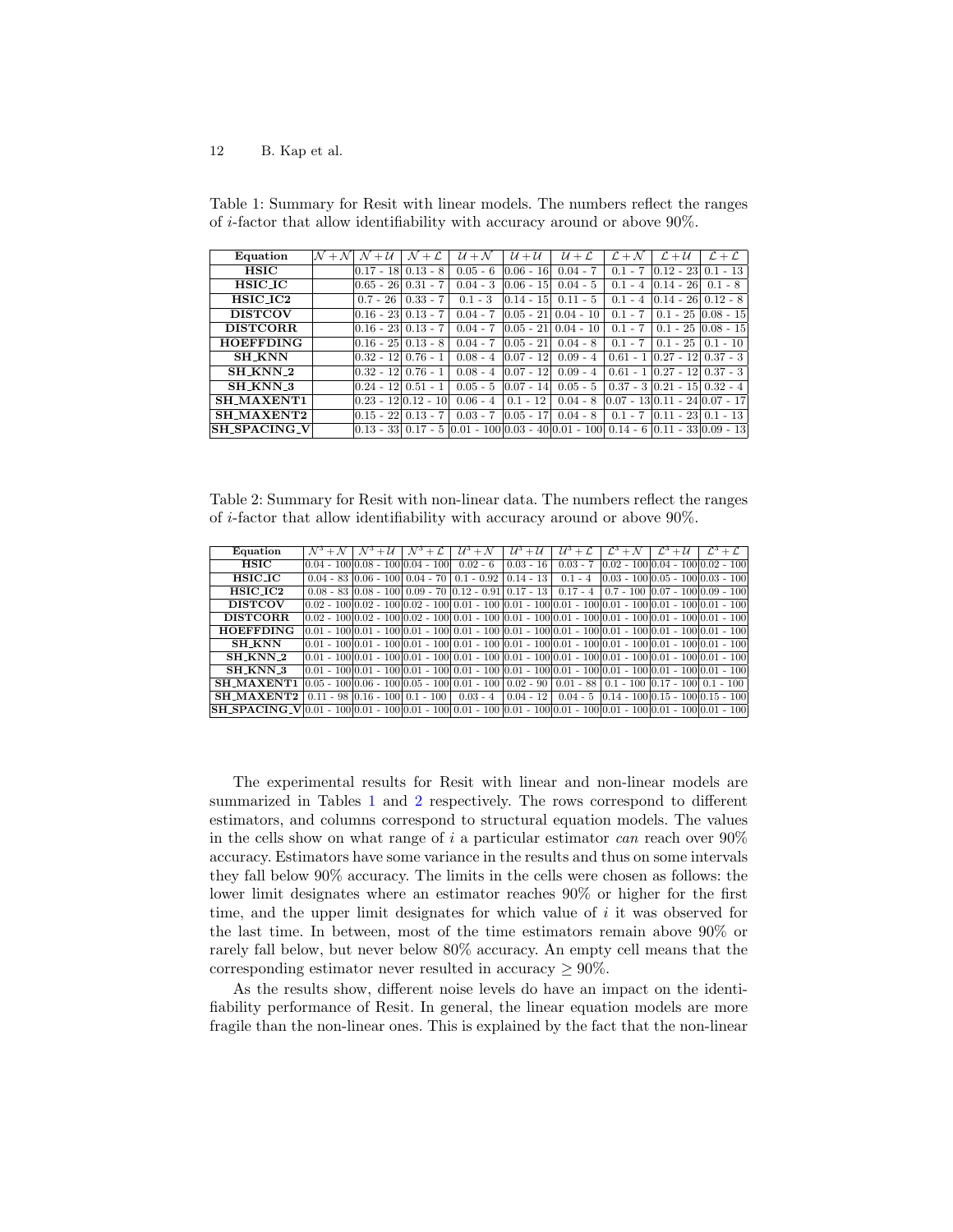relationships tend to break the symmetry between the variables easier, see [\[4\]](#page-19-10). The only structural equation which always remains unidentifiable is  $Y = \mathcal{N} + \mathcal{N}$ , see [\[24\]](#page-20-10). For all other cases, all estimators reach an accuracy of over 90% for some values of i-factor. For example, all estimators perform perfectly when the noise level of the  $X$  term is comparable to the noise level of the corresponding noise term  $(N_u)$ , that is  $i = 1$ . For other values of i, there are differences between linear and non-linear equations. Generally, the accuracy for linear cases drops if  $i > 7$ . However, most non-linear cases retain accuracy over 90% for much larger values of i-factor, even up to 100. Similar results are observed for the decreasing i-factors.

We can also observe differences between estimators in terms of accuracy. For example, HSIC is overall the best performing independence estimator while HSIC IC and HSIC IC 2 perform the worst. SH SPACING V is the best performing entropy estimator while SH MAXENT1 and SH MAXENT2 perform the worst. Some estimators show better performance for particular structural causal models, for example, SH\_SPACING\_V for  $Y = U + \mathcal{N}$ ; others are particularly unsuitable for some structural equations, for example, HSIC IC and HSIC IC2 for  $Y = \mathcal{N} + \mathcal{U}$ . For all non-linear equation models, SH\_SPACING\_V and the three Shannon kNN estimators result in accuracy close to 100% for all values of i. SH SPACING V also keeps its good performance in the case of linear equation models. As for independence measures, HSIC, DISTCOV, DISTCORR, and HOEFFDING perform quite similarly and are good overall. Note again, that these results are based on the assumption that in our bivariate structure only one direction of the causal relationship is present, namely  $X \to Y$ . Without this assumption, we cannot compare the estimates directly but rather need to compare the estimate to a derived p-value given some significance level  $\alpha$ .

#### 5.2 Uncertainty Scoring

Fig. [2](#page-14-0) shows the results for the Uncertainty Scoring algorithm. Recall that for these experiments we use only one estimator, the Fisher's conditional independence test. Therefore, we use different colors and styles of lines to encode structural equation models. The colours of the lines correspond to the distribution type of the noise variable  $N_y$  with the following coding: blue for  $N_y \sim \mathcal{N}$ , green for  $N_y \sim U$ , and red for  $N_y \sim \mathcal{L}$ . The type of the lines encodes the distribution type of the cause X as follows: solid line for  $X \sim \mathcal{N}$ , dashed line for  $X \sim \mathcal{U}$ , and dotted line for  $X \sim \mathcal{L}$ . As in the previous experiment, the x-axis shows the values of i-factor and the y-axis shows the accuracy of causal identification. However, the results should be interpreted differently. The Uncertainty Scoring method generates a set of parents for every variable. This set can be empty or can contain cause variables. Therefore, only one structure of this result is correct and thus the y-axis of the plots in Fig. [2](#page-14-0) shows consistent identifiability at 1, and consistent unidentifiability at 0.

We proceed to the analysis of the results. First, we can notice that the linear Gaussian model  $Y = \mathcal{N} + \mathcal{N}$  is now identifiable, as it was demonstrated by the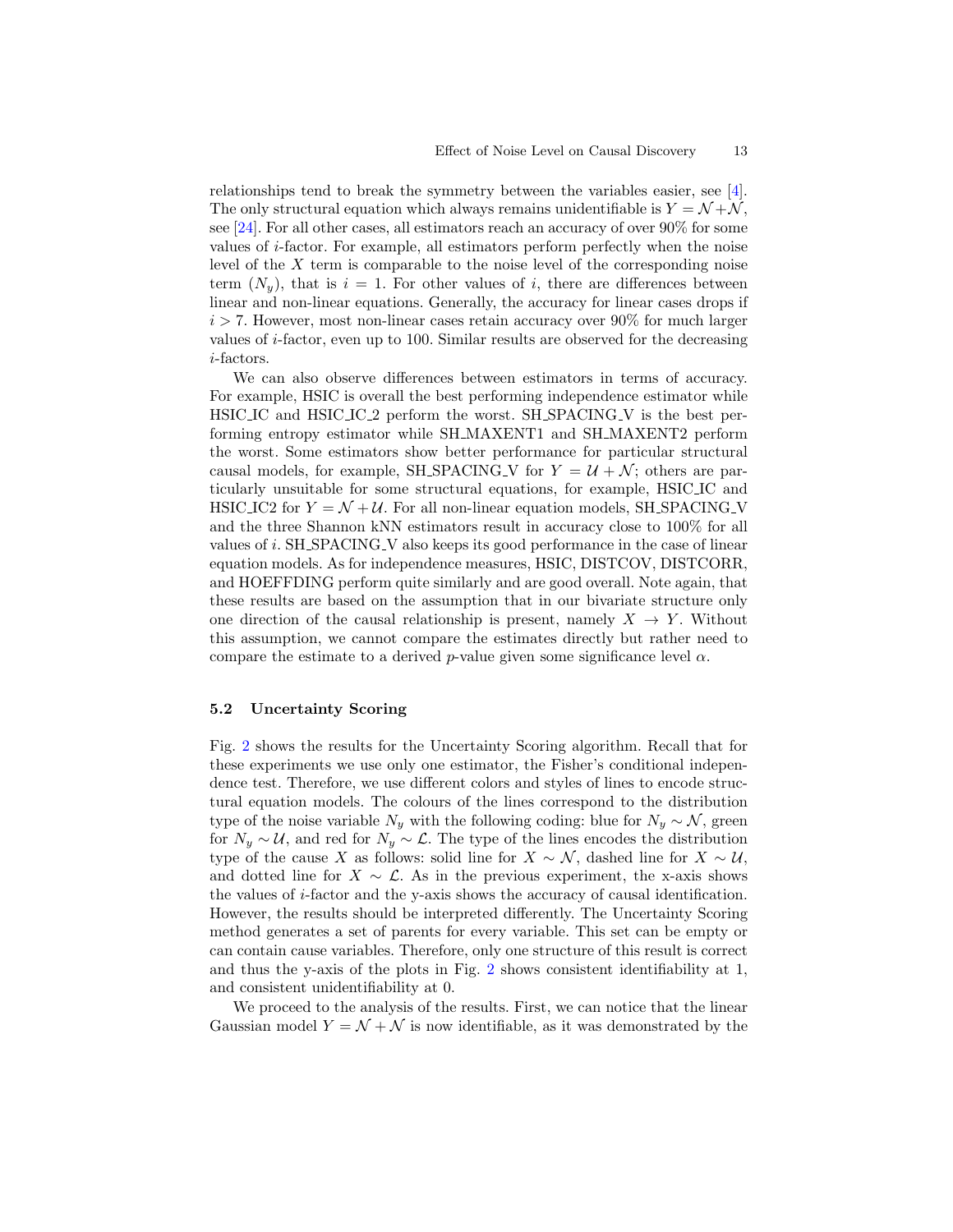authors of this method [\[17\]](#page-20-3). Interestingly, for this method, the linear cases perform better than the non-linear as opposed to Resit. Only the non-linear cases where the cause X is drawn from the Uniform distribution  $\mathcal U$  show the same performance as the linear cases. This group of models demonstrates good identifiability for  $i < 1$ , however the accuracy drops fast for  $i > 1$ . The reason for accuracy degradation lies within step 2 of the method, the conditional independence test. If noise levels are significantly different, then the independence test fails to capture the correlation between the two nodes and therefore concludes that the nodes are independent (Type II Error). However, for any given  $i$ , the ordering step always performs correctly<sup>[10](#page-13-1)</sup>.

We can also notice that models with similar structures have similar performance. For example, in Fig. [2b](#page-14-0) we can clearly identify 3 groups: 1) the group of dashed lines representing models with  $X \sim U$  show the best performance for  $i < 1$  and the worst performance for  $i > 1$ ; 2) the group of dotted lines corresponding to models with  $X \sim \mathcal{L}$  demonstrate the worst accuracy for  $i < 1$  and the best accuracy for  $i > 1$ ; finally 3) the group of solid lines that represent the models with  $X \sim \mathcal{N}$  lie in the middle. A similar observation was done for Resit as well, that is the type of the distribution of the cause variable affects the accuracy of causal discovery. If we analyze the linear cases from Fig. [2a](#page-14-0) in the same way, we can notice that here the type of the distribution of the noise variable  $N_y$  probably has more impact. Indeed, the lines overlap, but they are now grouped more by colors than by line type. Again, we can observe 3 groups: 1) the group of green lines corresponding to the models with  $N_y \sim U$  show worse performance for  $i < 1$  and better performance for  $i > 1$ ; 2) the group of red lines representing the models with  $N_y \sim \mathcal{L}$  have better performance for  $i < 1$ and worse accuracy for  $i > 1$ ; 3) and the group of blue lines corresponding to  $N_y \sim \mathcal{N}$  lies in between.

The results obtained for the Uncertainty Scoring method are summarized in Table [3.](#page-15-0) Here, each row corresponds to a combination of distribution types. The second and the third columns show the results for linear or non-linear models respectively. The values inside the table are encoded in the same way as it was done for Table [1;](#page-11-0) that is they show the ranges where the method has an accuracy around or above 90%.

## <span id="page-13-0"></span>6 Conclusions

The results from the experiments showed that two analyzed causal discovery methods, Resit and Uncertainty Scoring, are affected by different noise scales. For significantly small noise levels in the disturbance term  $N_y$ , or significantly high noise levels, these causal discovery methods fail to capture the true causal relationship of the given structural equation model. Recall that *significantly* here depends on the model. For example, for some models, if the noise level was

<span id="page-13-1"></span><sup>&</sup>lt;sup>10</sup> A quick test in python shell, with  $i = 57$ ,  $X \sim \mathcal{L}$  and  $N_y \sim \mathcal{U}$  and 100 repetitions showed that in these runs the ordering was always correct but only in 35 runs (from the 100 repetitions) the independence tests were correct.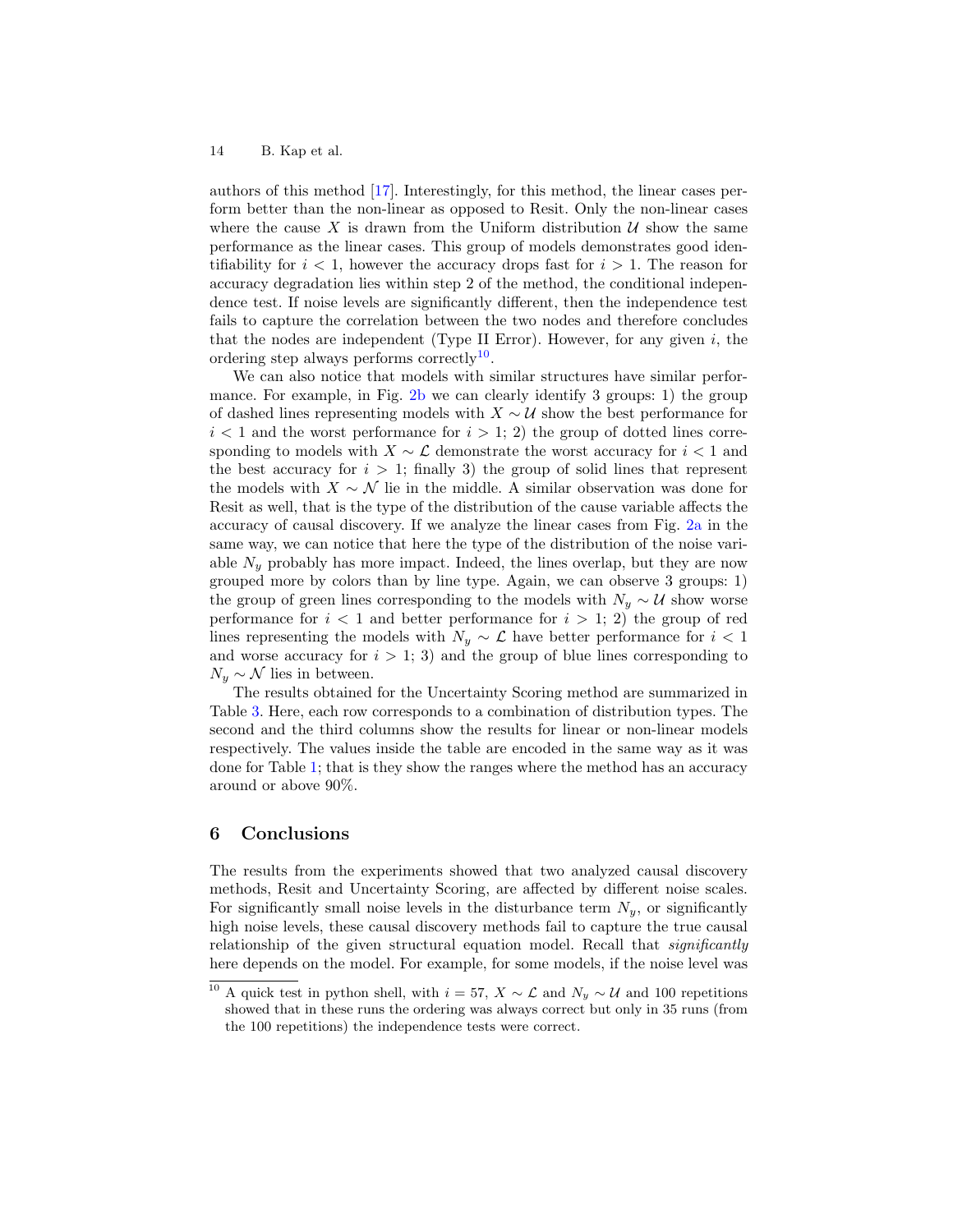<span id="page-14-0"></span>

Fig. 2: Results of the Uncertainty Scoring algorithm. x-axis shows the values of i-factor and y-axis shows the accuracy of causal identification.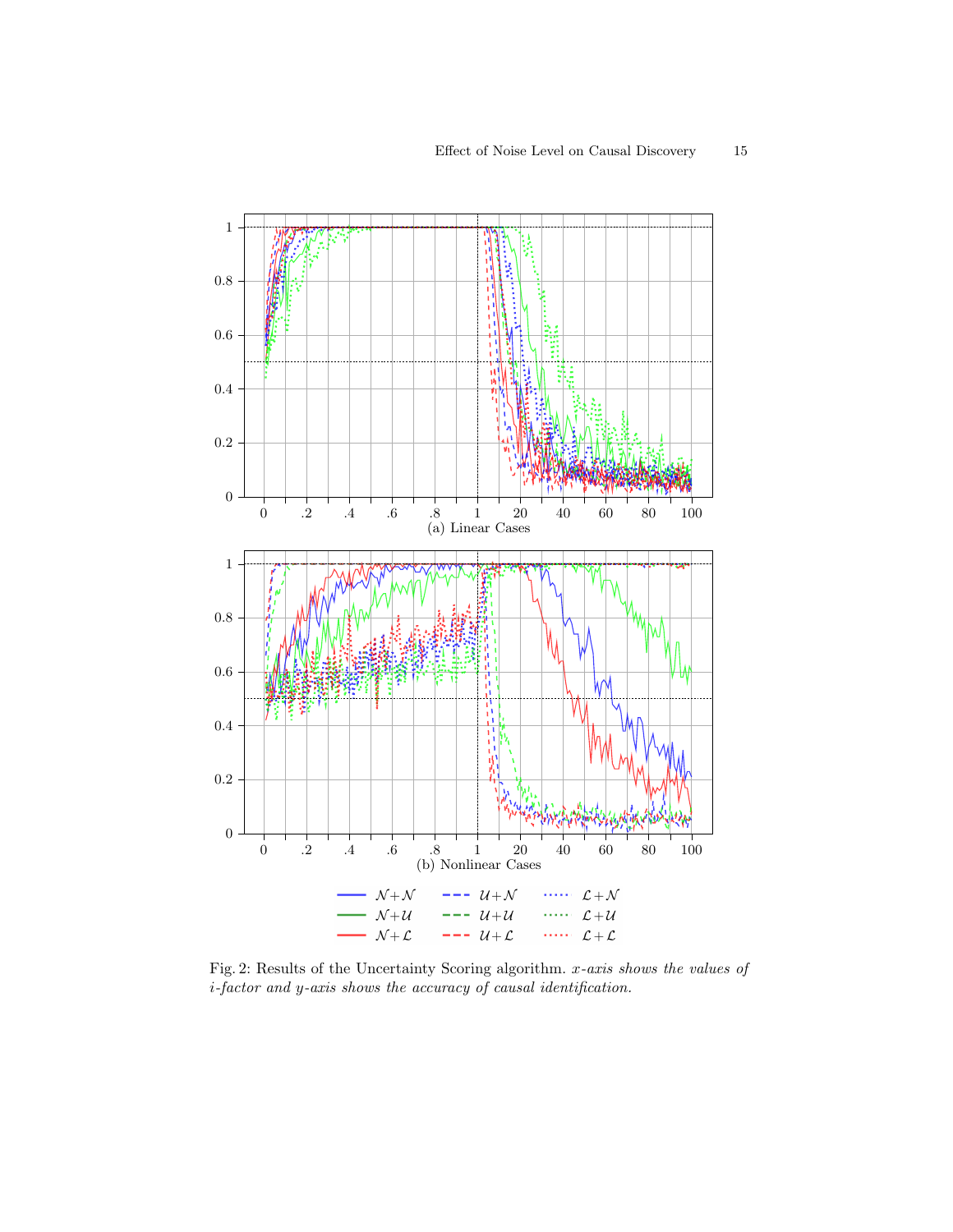|                             |             | Equation Linear Non-Linear |
|-----------------------------|-------------|----------------------------|
| $\mathcal{N}+\mathcal{N}$   | $0.08 - 10$ | $0.33 - 37$                |
| $\mathcal{N} + \mathcal{U}$ | $0.16 - 10$ | $0.52 - 67$                |
| $\mathcal{N}+\mathcal{L}$   | $0.05 - 6$  | $0.23 - 25$                |
| $U + N$                     | $0.04 - 5$  | $0.04 - 4$                 |
| $U+U$                       | $0.1 - 8$   | $0.05 - 6$                 |
| $U + L$                     | $0.03 - 3$  | $0.03 - 3$                 |
| $\mathcal{L} + \mathcal{N}$ | $0.14 - 13$ | 4 - 100                    |
| $\mathcal{L} + \mathcal{U}$ | $0.19 - 26$ | $5 - 100$                  |
| $\mathcal{L}+\mathcal{L}$   | $0.1 - 10$  | $2 - 100$                  |

<span id="page-15-0"></span>Table 3: Summary for Uncertainty Scoring. The numbers reflect the ranges of i-factor that allow identifiability with accuracy around or above 90%.

already twice larger then the methods failed to determine the causal direction consistently. Other models remained identifiable with 100 times higher noise levels. The range of different noise levels analyzed in this work is quite exhaustive and realistically speaking having noise levels 100 times higher than the potential cause variable is very rare. Additionally, with very high noise levels the effect of the cause variable is very likely negligible anyways. However, the discovered relationships can be useful to guide researchers in practical applications. We also observed different behavior for different distribution types (e.g., Gaussian or Uniform).

For both methods, we observed that if the variance of the noise term is smaller than that of the cause, then models remained identifiable. The opposite relationship is observed when the variance of the noise term is larger. For example, often when the standard deviation of the noise term was only half of that of the cause, the model was still identifiable. However, in several cases, if the standard deviation of the noise term was already twice larger than the standard deviation of the cause, then the model became unidentifiable. We also tested linear and non-linear models and our results show that non-linear models were still identifiable in situations where the linear models are not. For example, some non-linear models, where the noise term's variance was 100 times higher than that of the cause, were still perfectly identifiable while their linear counterparts were not.

Lastly, for Resit we used several estimators: 6 independence estimators and 6 entropy estimators. Our results show differences in terms of performance depending on which estimator is used. We observed that Hilbert-Schmidt Independence Criterion with RBF Kernel was the best independence estimator, and Shannon entropy estimator using Vasicek's spacing method was the best entropy estimator.

In our experiments, we tested only two particular methods and three different distribution types. However, similar results are expected for other methods of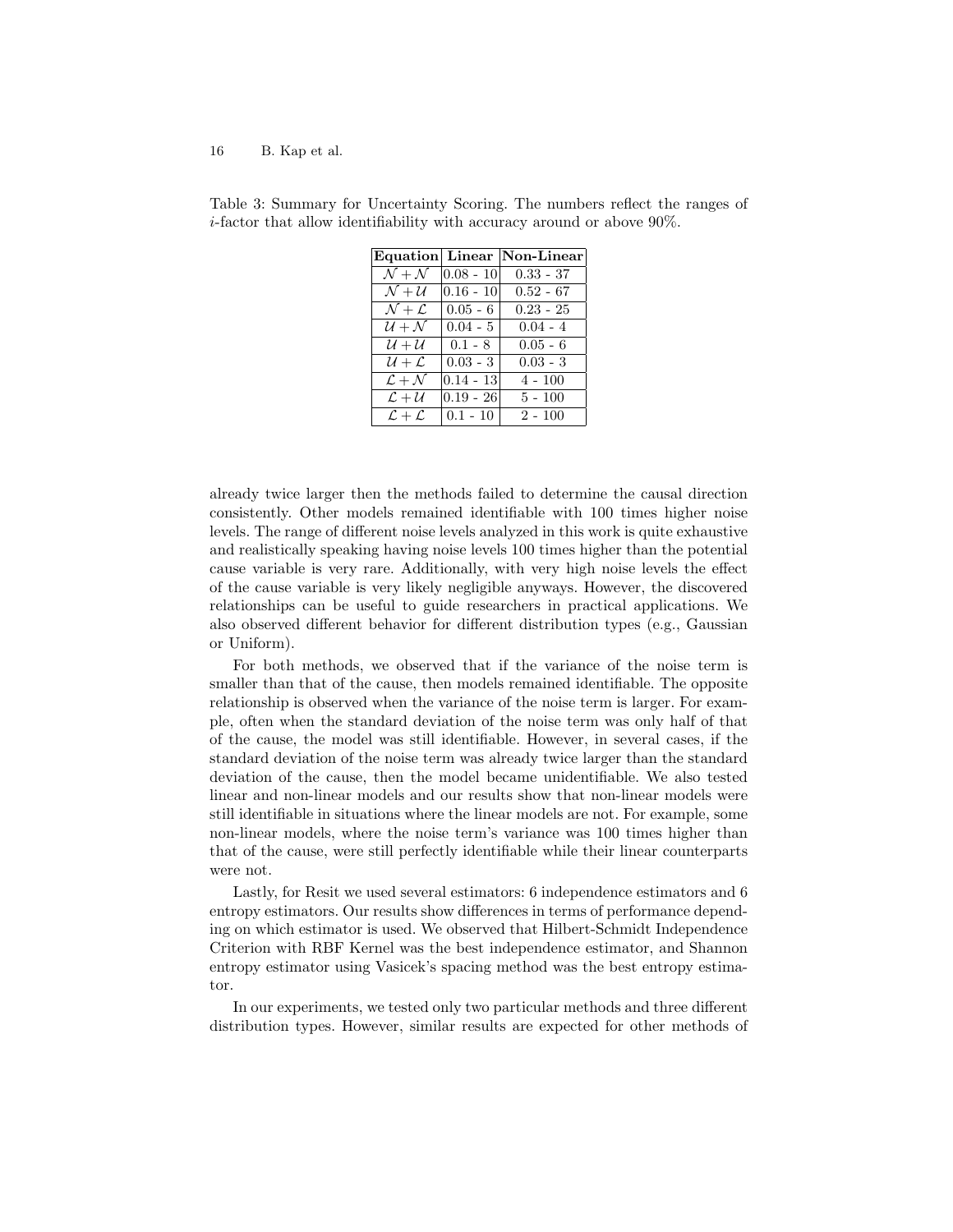causal discovery with additive noise models, as their common failing point lies in the independence estimation.

Future work. In reality, observed data does not always strictly follow a certain distribution type. As there are many different possible combinations, it would be interesting to generalize the impact of different noise levels on any distribution by using the different properties an observed distribution exhibits. Furthermore, this work does not formalize mathematically the effect of different noise levels in ANM causal discovery methods. This could be done in future work.

# 7 Acknowledgments

This work was partially supported by the European Union Horizon 2020 research programme within the project CITIES2030 "Co-creating resilient and sustainable food towards FOOD2030", grant 101000640.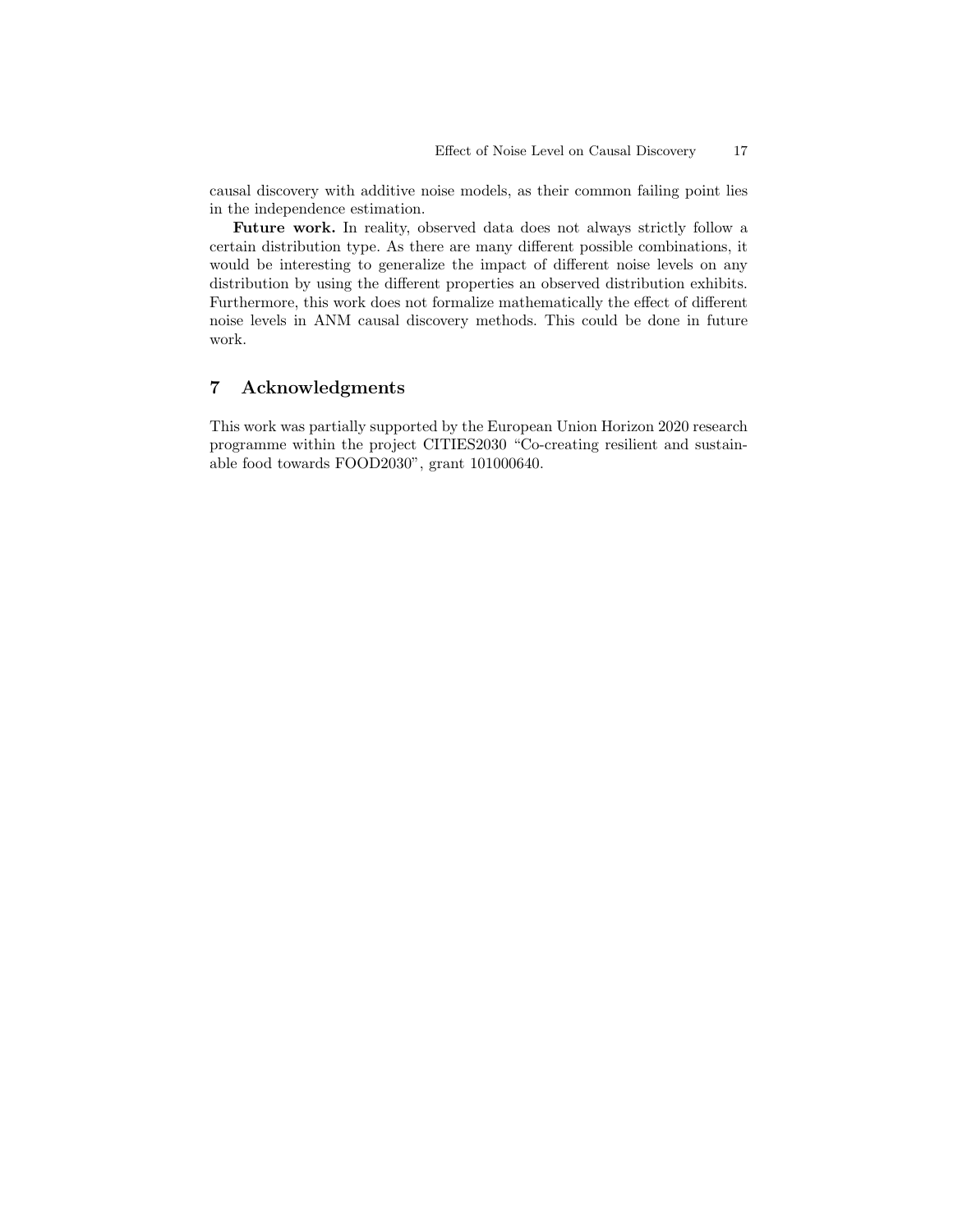# Appendix

#### <span id="page-17-0"></span>Detailed description of estimators

1. HSIC: Hilbert-Schmidt Independence Criterion with RBF Kernel [11](#page-17-1)

$$
I_{HSIC}(x,y) := ||C_{xy}||_{HS}^2
$$

where  $C_{xy}$  is the cross-covariance operator and  $HS$  the squared Hilbert-Schmidt norm.

- 2. HSIC IC: Hilbert-Schmidt Independence Criterion using incomplete Cholesky decomposition (low rank decomposition of the Gram matrices, which permits an accurate approximation to HSIC as long as the kernel has a fast decaying spectrum) which has  $\eta = 1 * 10^{-6}$  precision in the incomplete cholesky decomposition.
- 3. HSIC\_IC2: Same as HSIC\_IC but with  $\eta = 1 * 10^{-2}$ .
- 4. DISTCOV: Distance covariance estimator using pairwise distances. This is simply the  $L^2_w$  norm of the characteristic functions  $\varphi_{12}$  and  $\varphi_1\varphi_2$  of input x, y:

$$
\varphi_{12}(\boldsymbol{u}^1, \boldsymbol{u}^2) = \mathbb{E}[e^{i\langle \boldsymbol{u}^1, \boldsymbol{x} \rangle + i\langle \boldsymbol{u}^2, \boldsymbol{y} \rangle}],
$$

$$
\varphi_1(\boldsymbol{u}^1) = \mathbb{E}[e^{i\langle \boldsymbol{u}^1, \boldsymbol{x} \rangle}],
$$

$$
\varphi_2(\boldsymbol{u}^2) = \mathbb{E}[e^{i\langle \boldsymbol{u}^2, \boldsymbol{y} \rangle}].
$$

With  $i = \sqrt{-1}$ ,  $\langle \cdot, \cdot \rangle$  the standard Euclidean inner product and E the expectation. Finally, we have:

$$
I_{dCov}(x,y) = ||\varphi_{12} - \varphi_1 \varphi_2||_{L^2_w}
$$

5. DISTCORR: Distance correlation estimator using pairwise distances. It is simply the standardized version of the distance covariance:

$$
I_{dCor}(x,y) = \begin{cases} \frac{I_{dCor}(x,y)}{\sqrt{I_{dVar}(x,x)I_{dVar}(y,y)}}, & \text{if } I_{dVar}(x,x)I_{dVar}(y,y) > 0\\ 0, & \text{otherwise}, \end{cases}
$$

with

$$
I_{dVar}(x,x) = ||\varphi_{11} - \varphi_1 \varphi_1||_{L^2_w}, \ I_{dVar}(y,y) = ||\varphi_{22} - \varphi_2 \varphi_2||_{L^2_w}
$$

(see characteristic functions under 4. DISTCOV)

6. HOEFFDING: Hoeffding's Phi

$$
I_{\Phi}(x, y) = I_{\Phi}(C) = \left( h_2(d) \int_{[0,1]^d} [C(\boldsymbol{u}) - \Pi(\boldsymbol{u})]^2 d\boldsymbol{u} \right)^{\frac{1}{2}}
$$

with  $C$  standing for the copula of the input and  $\Pi$  standing for the product copula.

<span id="page-17-1"></span><sup>11</sup> Source: https://github.com/amber0309/HSIC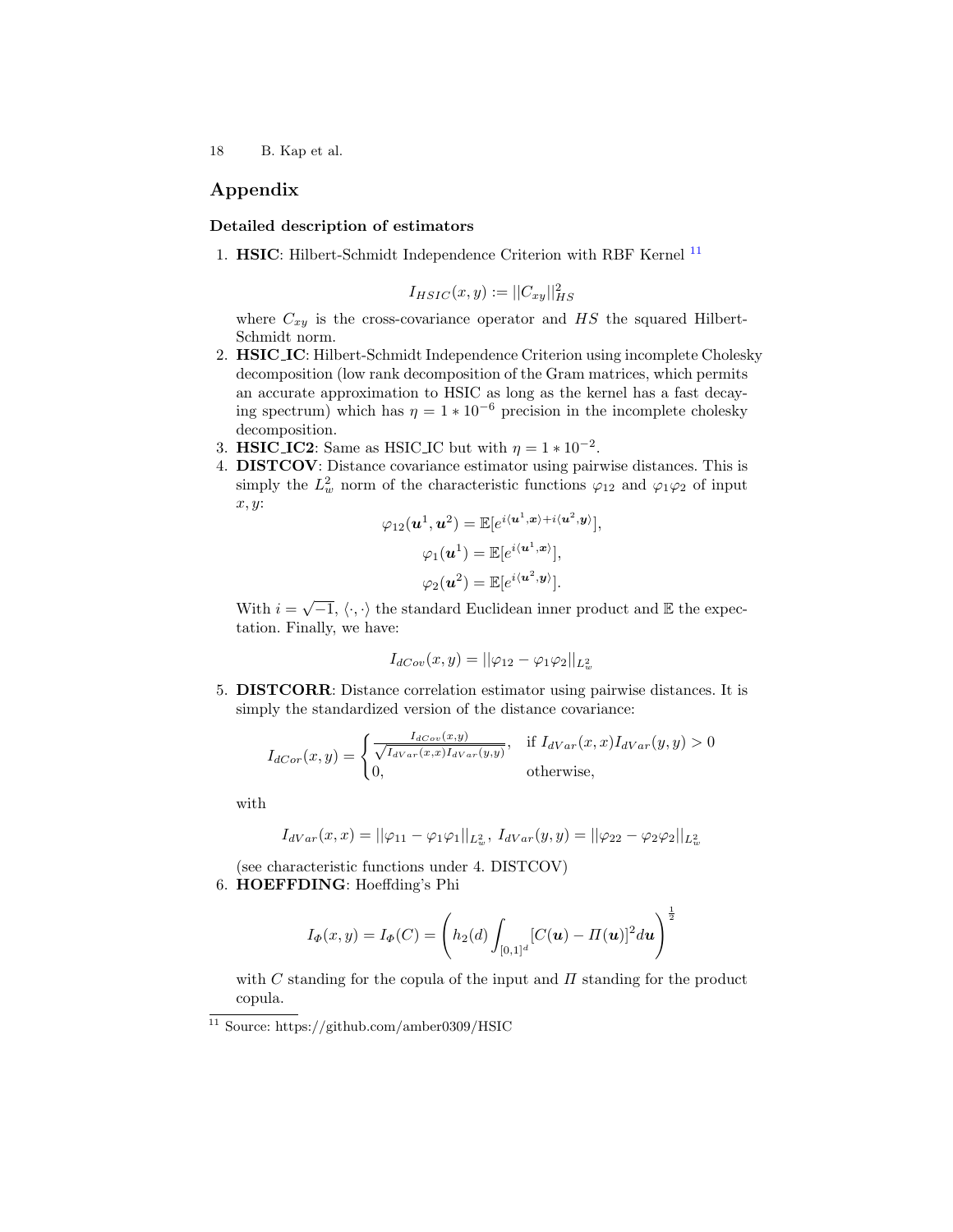7. SH KNN: Shannon differential entropy estimator using kNNs (k-nearest neighbors)

$$
H(\bm{Y}_{1:T}) = log(T - 1) - \psi(k) + log(V_d) + \frac{d}{T} \sum_{t=1}^{T} log(\rho_k(t))
$$

with  $T$  standing for the number of samples,  $\rho_k(t)$  - the Euclidean distance of the  $k^{th}$  nearest neighbour of  $y_t$  in the sample  $\pmb{Y}_{1:T} \setminus \{y_t\}$  and  $V \subseteq \mathbb{R}^d$  a finite set.

- 8. SH KNN 2: Same as SH KNN but using kd-tree for quick nearest-neighbour lookup
- 9. **SH\_KNN\_3**: Same as SH\_KNN but with  $k = 5$
- 10. SH\_MAXENT1: Maximum entropy distribution-based Shannon entropy estimator

$$
H(\boldsymbol{Y}_{1:T}) = H(n) - \left[ k_1 \left( \frac{1}{T} \sum_{t=1}^T G_1(y_t') \right)^2 + k_2 \left( \frac{1}{T} \sum_{t=1}^T G_2(y_t') - \sqrt{\frac{2}{\pi}} \right)^2 \right] + \log(\hat{\sigma}),
$$

with

$$
\hat{\sigma} = \hat{\sigma}(\boldsymbol{Y}_{1:T}) = \sqrt{\frac{1}{T-1} \sum_{t=1}^{T} (y_t)^2},
$$

$$
y'_t = \frac{y_t}{\hat{\sigma}}, (t = 1, ..., T)
$$

$$
G_1(z) = ze^{\frac{-z^2}{2}},
$$

$$
G_2(z) = |z|,
$$

$$
k_1 = \frac{36}{8\sqrt{3} - 9},
$$

$$
k_2 = \frac{1}{2 - \frac{6}{\pi}},
$$

11. SH MAXENT2: Maximum entropy distribution-based Shannon entropy estimator, same as SH MAXENT1 with the following changes:

$$
G_2(z) = e^{\frac{-z^2}{2}},
$$
  

$$
k_2 = \frac{24}{16\sqrt{3} - 27},
$$

12. **SH\_SPACING\_V**: Shannon entropy estimator using Vasicek's spacing method.

$$
H(\boldsymbol{Y}_{1:T}) = \frac{1}{T} \sum_{t=1}^{T} log \left( \frac{T}{2m} [y_{(t+m)} - y_{(t-m)}] \right)
$$

with T number of samples, the convention that  $y_{(t)} := y_{(1)}$  if  $t < 1$  and  $y_{(t)} := y_{(T)}$  if  $t > T$  and  $m = \lfloor \sqrt{T} \rfloor$ .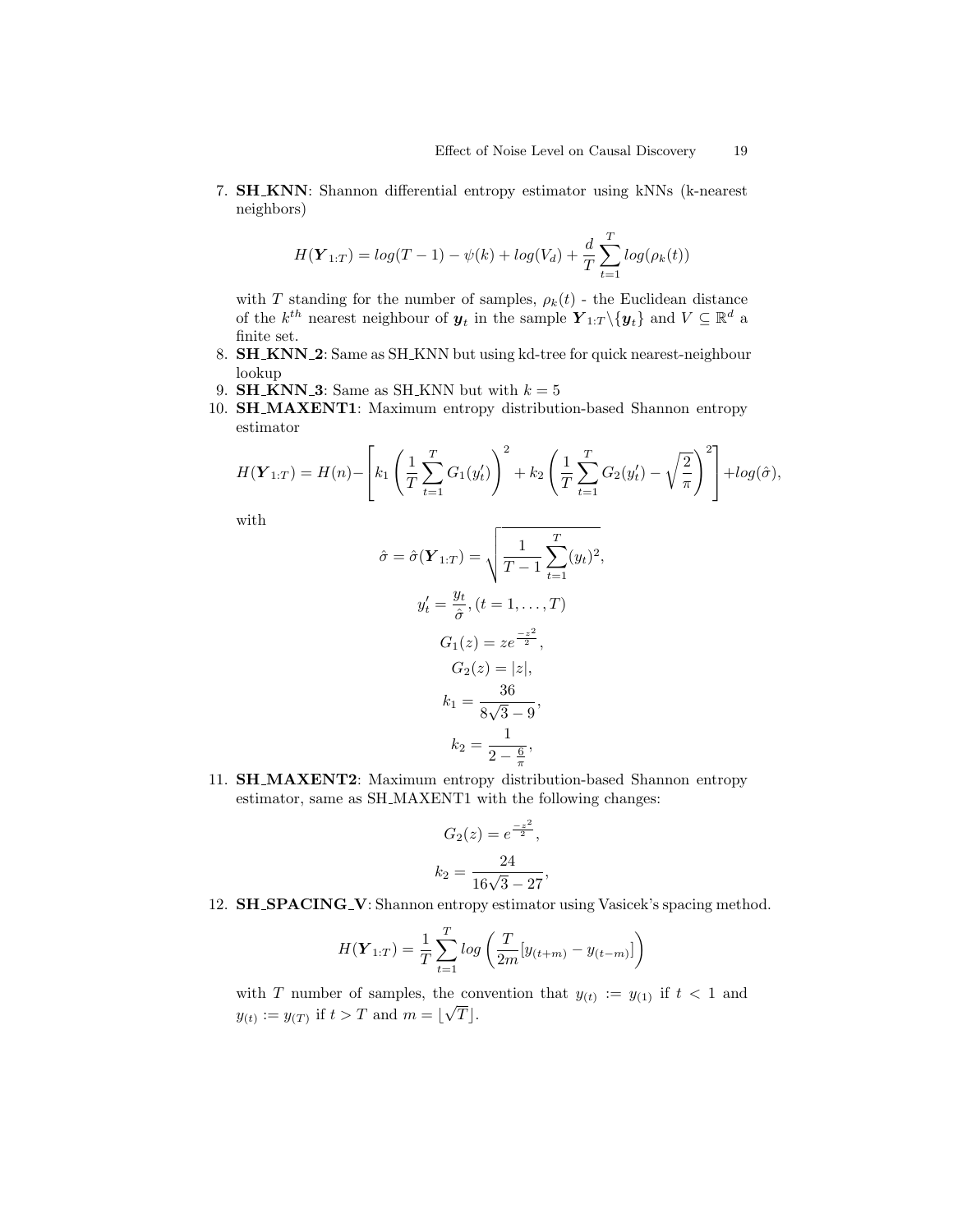# Bibliography

- <span id="page-19-4"></span>[1] Chen, W., Drton, M., Wang, Y.S.: On causal discovery with an equalvariance assumption. Biometrika 106(4), 973–980 (2019)
- [2] Daniusis, P., Janzing, D., Mooij, J., Zscheischler, J., Steudel, B., Zhang, K., Schoelkopf, B.: Inferring deterministic causal relations (2012), [http://arxiv.](http://arxiv.org/abs/1203.3475) [org/abs/1203.3475](http://arxiv.org/abs/1203.3475)
- [3] Friedman, N., Nachman, I.: Gaussian process networks. CoRR abs/1301.3857 (2013), <http://arxiv.org/abs/1301.3857>
- <span id="page-19-10"></span>[4] Hoyer, P., Janzing, D., Mooij, J.M., Peters, J., Schölkopf, B.: Nonlinear causal discovery with additive noise models. Advances in neural information processing systems 21, 689–696 (2009)
- [5] Hyvärinen, A., Smith, S.M.: Pairwise likelihood ratios for estimation of nongaussian structural equation models. Journal of Machine Learning Research 14(Jan), 111–152 (2013)
- [6] Janzing, D., Hoyer, P.O., Schoelkopf, B.: Telling cause from effect based on high-dimensional observations (2009), <http://arxiv.org/abs/0909.4386>
- <span id="page-19-5"></span>[7] Janzing, D., Mooij, J., Zhang, K., Lemeire, J., Zscheischler, J., Daniušis, P., Steudel, B., Schölkopf, B.: Information-geometric approach to inferring causal directions. Artificial Intelligence 182, 1–31 (2012)
- <span id="page-19-0"></span>[8] Judea, P.: Causality: models, reasoning, and inference. Cambridge University Press. ISBN 0  $521(77362)$ , 8 (2000)
- <span id="page-19-6"></span>[9] Kano, Y., Shimizu, S.: Causal inference using nonnormality. In: Proceedings of the international symposium on science of modeling, the 30th anniversary of the information criterion. pp. 261–270 (2003)
- <span id="page-19-11"></span>[10] Kap, B.: The effect of noise level on causal identification with additive noise models (2021), <https://arxiv.org/abs/2108.11320>
- <span id="page-19-1"></span>[11] Kohavi, R., Longbotham, R.: Online controlled experiments and a/b testing. Encyclopedia of machine learning and data mining  $7(8)$ , 922–929 (2017)
- <span id="page-19-2"></span>[12] Kpotufe, S., Sgouritsa, E., Janzing, D., Schölkopf, B.: Consistency of causal inference under the additive noise model. In: International Conference on Machine Learning. pp. 478–486. PMLR (2014)
- <span id="page-19-7"></span>[13] Mooij, J., Janzing, D., Peters, J., Schölkopf, B.: Regression by dependence minimization and its application to causal inference in additive noise models. In: Proceedings of the 26th annual international conference on machine learning. pp. 745–752 (2009)
- <span id="page-19-8"></span>[14] Mooij, J.M., Janzing, D., Heskes, T., Schölkopf, B.: On causal discovery with cyclic additive noise models. In: Proceedings of the 24th International Conference on Neural Information Processing Systems. pp. 639–647 (2011)
- <span id="page-19-3"></span>[15] Mooij, J.M., Peters, J., Janzing, D., Zscheischler, J., Schölkopf, B.: Distinguishing cause from effect using observational data: methods and benchmarks. The Journal of Machine Learning Research  $17(1)$ ,  $1103-1204$  (2016)
- <span id="page-19-9"></span>[16] Nowzohour, C., Bühlmann, P.: Score-based causal learning in additive noise models. Statistics 50(3), 471–485 (2016)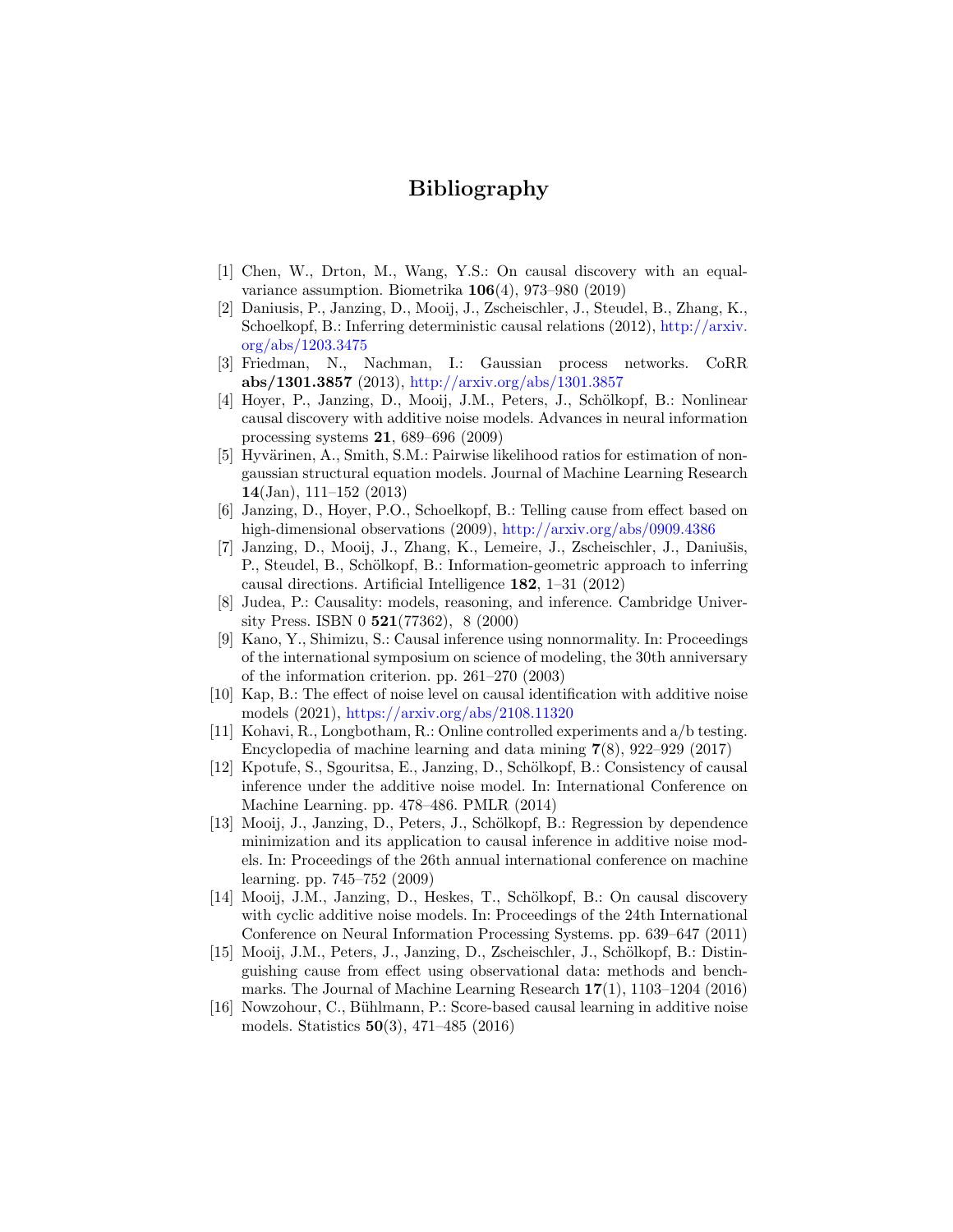- <span id="page-20-3"></span>[17] Park, G.: Identifiability of additive noise models using conditional variances. Journal of Machine Learning Research 21(75), 1–34 (2020)
- <span id="page-20-4"></span>[18] Park, G., Kim, Y.: Identifiability of gaussian structural equation models with homogeneous and heterogeneous error variances  $(2019)$ , [http://arxiv.](http://arxiv.org/abs/1901.10134) [org/abs/1901.10134](http://arxiv.org/abs/1901.10134)
- <span id="page-20-8"></span>[19] Peters, J., Bühlmann, P.: Identifiability of Gaussian structural equation models with equal error variances. Biometrika  $101(1)$ , 219– 228 (11 2013). [https://doi.org/10.1093/biomet/ast043,](https://doi.org/10.1093/biomet/ast043) [https://doi.org/10.](https://doi.org/10.1093/biomet/ast043) [1093/biomet/ast043](https://doi.org/10.1093/biomet/ast043)
- <span id="page-20-2"></span>[20] Peters, J., Mooij, J., Janzing, D., Schölkopf, B.: Causal discovery with continuous additive noise models. Journal of Machine Learning Research  $15(1)$ , 2009–2053 (2014)
- [21] Rebane, G., Pearl, J.: The recovery of causal poly-trees from statistical data. CoRR abs/1304.2736 (2013), <http://arxiv.org/abs/1304.2736>
- [22] Sgouritsa, E., Janzing, D., Hennig, P., Schölkopf, B.: Inference of cause and effect with unsupervised inverse regression. In: Artificial intelligence and statistics. pp. 847–855. PMLR (2015)
- [23] Shimizu, S.: Lingam: Non-gaussian methods for estimating causal structures. Behaviormetrika 41(1), 65–98 (2014)
- <span id="page-20-10"></span>[24] Shimizu, S., Hoyer, P.O., Hyvärinen, A., Kerminen, A., Jordan, M.: A linear non-gaussian acyclic model for causal discovery. Journal of Machine Learning Research  $7(10)$   $(2006)$
- <span id="page-20-5"></span>[25] Shimizu, S., Hyvarinen, A., Kawahara, Y.: A direct method for estimating a causal ordering in a linear non-gaussian acyclic model (2014), [http://arxiv.](http://arxiv.org/abs/1408.2038) [org/abs/1408.2038](http://arxiv.org/abs/1408.2038)
- <span id="page-20-7"></span>[26] Silva, R., Scheines, R., Glymour, C., Spirtes, P., Chickering, D.M.: Learning the structure of linear latent variable models. Journal of Machine Learning Research 7(2) (2006)
- <span id="page-20-0"></span>[27] Spirtes, P., Glymour, C., Scheines, R.: Causation, Prediction, and Search, vol. 81. Springer Science & Business Media (2012)
- [28] Stegle, O., Janzing, D., Zhang, K., Mooij, J.M., Schölkopf, B.: Probabilistic latent variable models for distinguishing between cause and effect. Advances in neural information processing systems 23, 1687–1695 (2010)
- [29] Sun, X., Janzing, D., Schölkopf, B.: Causal inference by choosing graphs with most plausible markov kernels. In: Ninth International Symposium on Artificial Intelligence and Mathematics (AIMath 2006). pp. 1–11 (2006)
- <span id="page-20-6"></span>[30] Sun, X., Janzing, D., Schölkopf, B.: Causal reasoning by evaluating the complexity of conditional densities with kernel methods. Neurocomputing 71(7-9), 1248–1256 (2008)
- <span id="page-20-9"></span>[31] Szabó, Z.: Information theoretical estimators toolbox. Journal of Machine Learning Research 15, 283–287 (2014)
- <span id="page-20-1"></span>[32] Thase, M.E., Parikh, S.V., Rothschild, A.J., Dunlop, B.W., DeBattista, C., Conway, C.R., Forester, B.P., Mondimore, F.M., Shelton, R.C., Macaluso, M.: Impact of pharmacogenomics on clinical outcomes for patients taking medications with gene-drug interactions in a randomized controlled trial. The Journal of clinical psychiatry  $80(6)$ , 0–0 (2019)